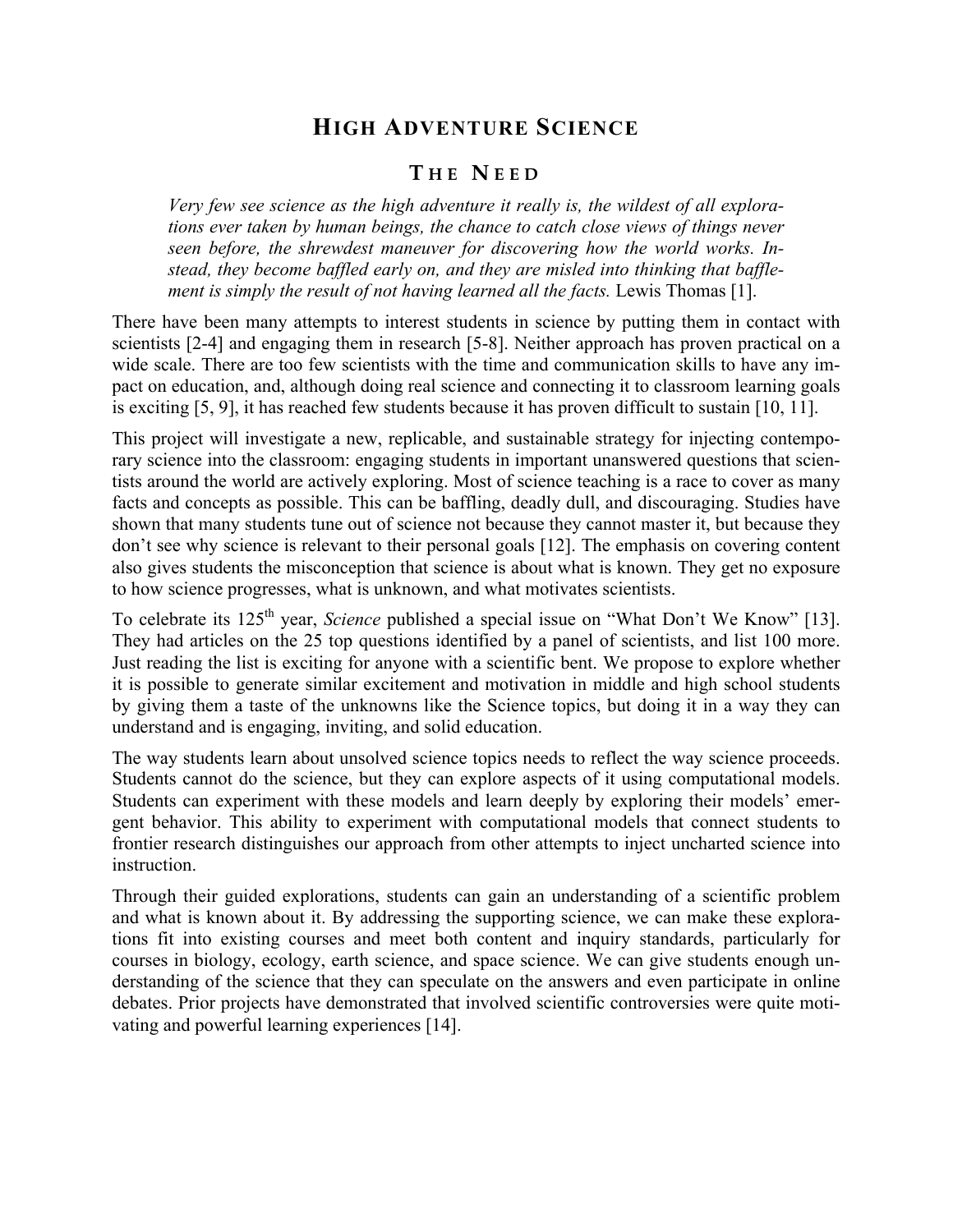# **G OAL , O BJECTIVES , AND R ATIONALE**

The goal of the High Adventure Science (HAS) Strategies ITEST project is to explore whether guided simulation-based student explorations of current science topics as presented by scientists themselves in video, can increase student interest in science and result in learning of important science topics. We will also examine the scalability of this approach and its potential for largescale utilization. We will test this idea in 20 diverse classrooms using a limited set of topics that can be related to typical content in biology and earth and space science.

#### **P ROJECT O BJECTIVES**

- **1. Develop Pilot Materials.** For the research to detect an effect, teachers need to devote approximately two weeks of class time during the year. In order to ensure this, the project will develop five activities that could require 2-4 class days that are suitable for a secondary course in earth and space science (E&SS) and five additional ones for a secondary biology or ecology course. The five activities will be designed to simplify adapting the materials to specific courses.
- **2. Engage Teacher/Developers.** Initial activities will be developed by curriculum design professionals at the Concord Consortium. Twenty teacher/collaborators will customize the materials these materials and plan their implementations. This collaboration will also provide teachers with the professional development they need for successful enactments of the activities. Teachers will be drawn from two pools: one group will be from Jefferson County, KY, and the other group will be a combination of local classrooms that can be observed easily and diverse sites nationwide.
- **3. Project Research.** The project will study the use of HAS in classrooms of the 20 teachers over two years. Half the teachers will delay their implementation by a year to serve as a control. An instrument will be developed to measure student attitudes about science and science careers and their acquisition of science content. This instrument will be administered at the beginning and end of both years in classrooms of all 20 teachers.
- **4. Support National Dissemination.** Project staff and participants will make presentations and offer workshops at major professional meetings. Supporting this effort will be a new website that will include a full set of resources faculty can use to review, manage, select, run, customize, discuss, and critique student activities that use the project's software. The project results will also be disseminated through annual articles in Concord Consortium's journal *@Concord.*

### **R ATIONALE**

This project explores a fresh approach to bringing science into the classroom in a way that is true to the sprit of science, uses modern technology, is based on current research in effective cyberlearning, and could be easily scaled up to have a measurable impact on science teaching. Unlike most efforts to motivate students in science, this project will measure the impact of its intervention using a powerful research design. The project is important because it will explore a practical approach to motivating young scientists and teaching science that is widely recognized but rarely implemented because of the lack of appropriate student activities and the pressure of tests (which, ironically, are based on standards that emphasize the process of science as much as its content). The project learning activities and professional development resources should be useful themselves and will be made widely available online. In addition, the findings of the project could easily spawn the development of additional activities and further research.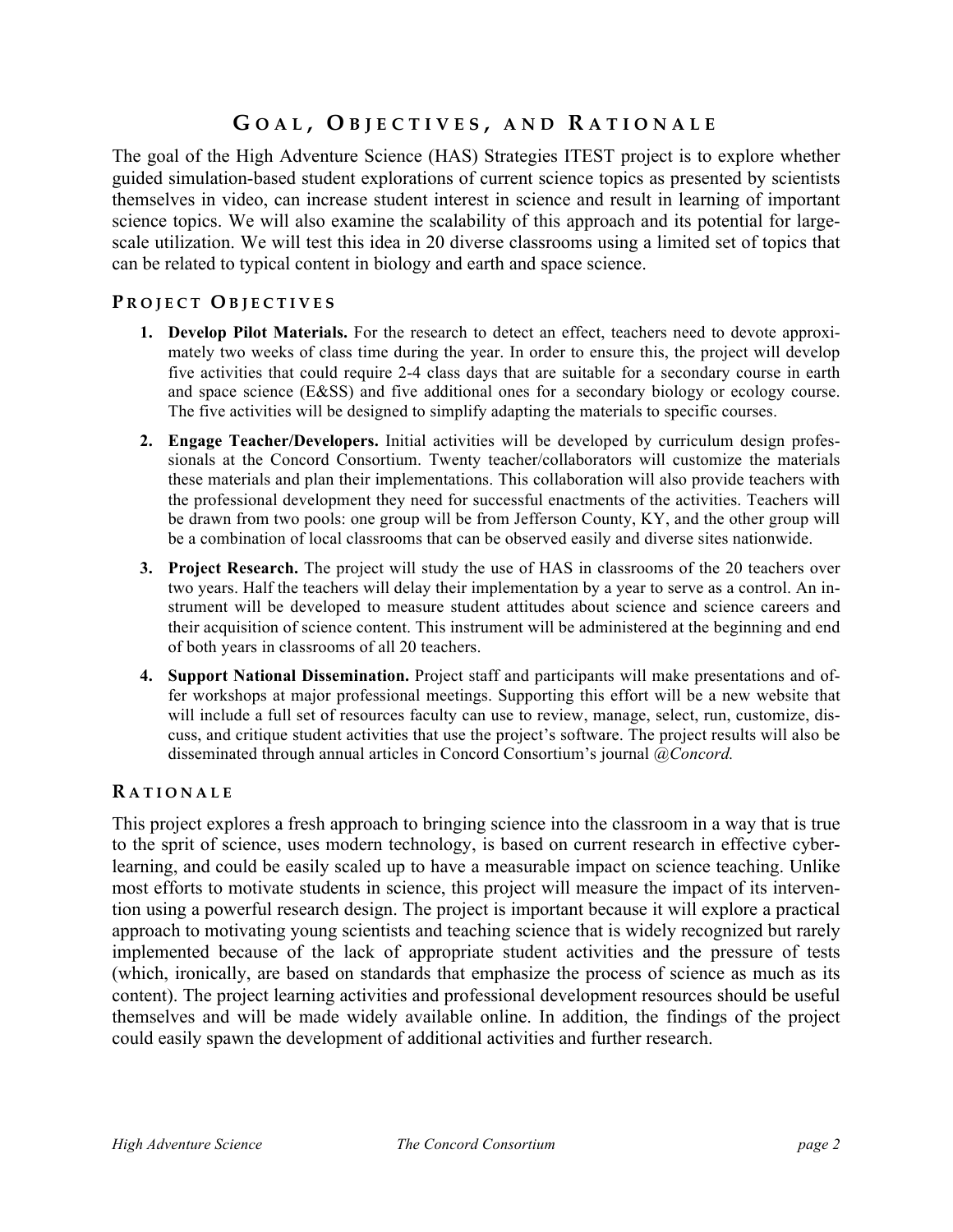## **P RIOR W ORK**

### **Molecular Workbench Projects**

**Molecular Literacy for Biotechnology and Nanotechnology Careers** (5/04 - 4/07. \$899,857. DUE-0402553, PIs: Berenfeld and Tinker). This project was a three-year effort to enhance bioand nano-technology curricula by engaging students in guided inquiry of computational models that illustrate key concepts. It studied new materials that embed atomic-molecular model-based activities in both core science courses and specialized courses teaching technology workplace competencies. The project developed 27 activities based on the Molecular Workbench system<sup>1</sup> and studied their implementation in five high schools and nine community colleges.

Project research analyzed student learning gains, transfer, retention, and faculty reactions. Student gains on paired tests given before and after use of the materials were scored for 47 classes that used a total of 22 of the 27 activities. Of these, 38 classes (81%) showed significant learning gains ( $p$ < .05), 16 of these (34%) at the  $p$ <.001 level. Those classes that did not show significant gains were almost all classes that used the MoLit activities for review. It appears that these materials give gains only when the primary instruction uses the model-based approach.

One set of transfer questions was designed to see how student learning about molecular interactions might impact student analysis of laboratory results. For example, one item asked how a change in protocol might account for unexpected results. Such questions were included in the pre/post-tests for eight activities that were tested in 20 classrooms. The fraction of students scoring high in these items increased from 19% on the pre-test to 53% on the post-test. Another measure of transfer used a "Molecular Reasoning" scoring rubric that measures the inclusion of appropriate use of descriptions of dynamic interactions of atoms and molecules in open-ended responses. In those activities where students were asked to reason about atomic-scale interactions, their Molecular Reasoning score increased significantly.

To measure long-term retention, students were interviewed two to six months after exposure to activities. In 20 interviews, before being prompted, 83% of the students could describe the concepts taught in the model-based activities and 54% could elaborate upon the concepts. When presented with a screenshot of the model in the activity and prompted, 100% could identify the key concept, 57% could elaborate on the concept and the importance of the interactions with the model, and 86% could describe what all the different parts of the model represented.

Thirty teachers completed a total of 86 feedback forms. On a Likert scale of 1 to 5, teachers liked the activities (the average score was 4.34 in the first year of testing, 4.22 in the second), thought the students understood the content (4.24/4.42), thought the concepts correlated to their classes (4.37/4.62), and felt the level was appropriate for their students (4.53/4.59). Twenty additional teachers from diverse two- and four-year colleges were engaged in a nine-week online course on "Molecular Reasoning" using the MoLit materials. Part of their assignment was to take their own constructed activities back to their classrooms. At the end all but one college teacher felt they could better teach with models using the MoLit materials and were committed to doing so.

The external evaluator for MoLit concluded: "MW not only allows [students] to move through the activities as written by project staff. It also allows them to generate ideas for experiments,

 $\overline{a}$ 

<sup>&</sup>lt;sup>1</sup> See http://molit.concord.org/database/browse/core/. This page is a list of the activity titles that links to descriptions of each, from which the actual activities can be launched.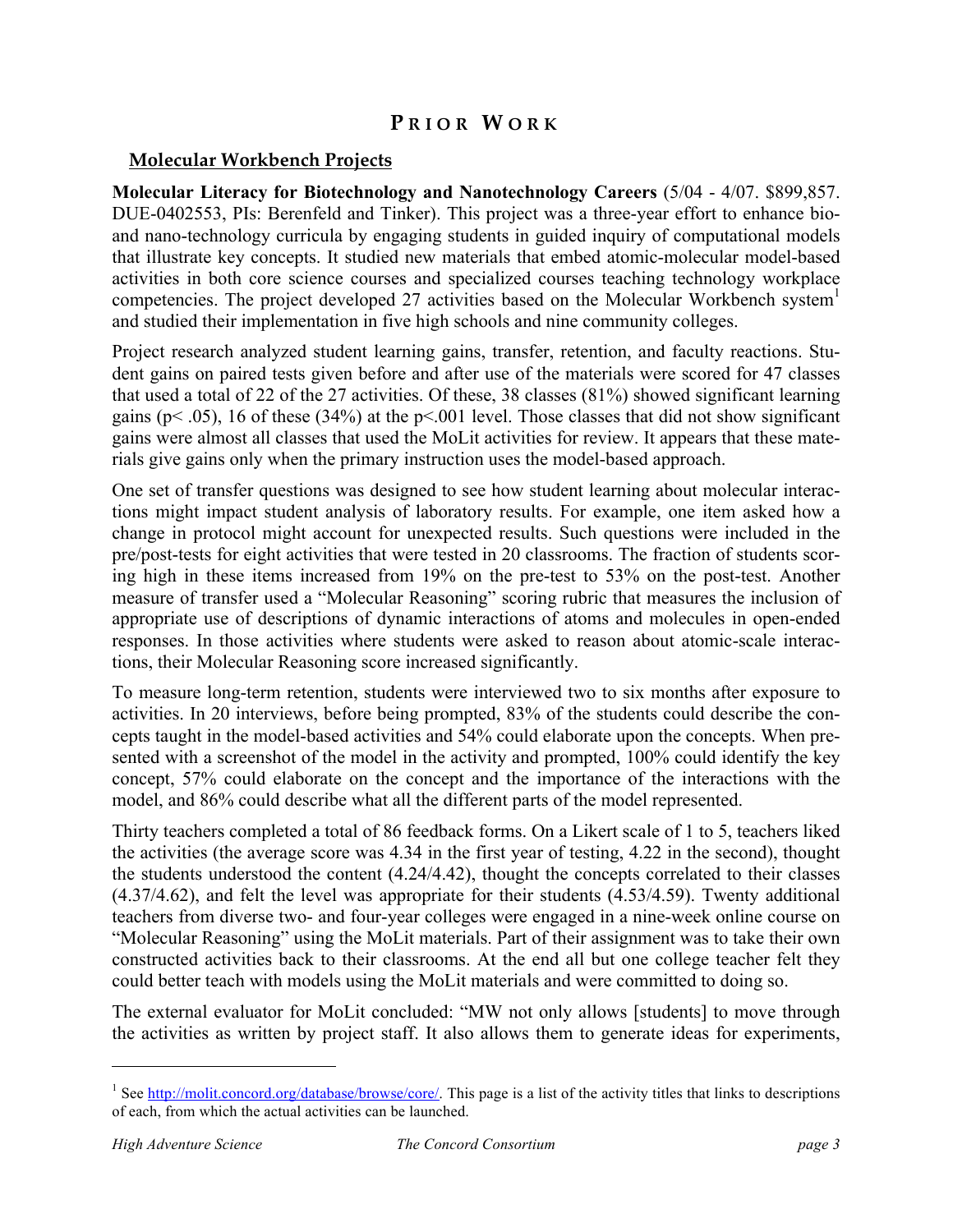design them, change the parameters as they are carried out, analyze the data that can be shown in graphical and pictorial formats, draw conclusions and share this information with their teachers and fellow students. For the purposes of simulating physical phenomena at the micro level, the Molecular Workbench is a strong and facile tool that can, and probably will continue to, find use in a number of programs beyond this project."<sup>2</sup>

**Molecular Workbench**: Reasoning with Atomic-Scale Models (12/1/99 - 8/31/04. \$1,364,944. REC-9980620. Berenfeld, PI). **Molecular Logic**: Bringing the Power of Molecular Models to High School Biology (2/03 - 6/06. \$1,416,623. ESI-0242701. Berenfeld, PI). **The Molecular Rover** (10/1/05 - 9/30/07. \$299,815. REC-0537224. Tinker, PI, Xie, Co-PI). **Science of Atoms and Molecules** (DRL-0628181 \$1,139,836. 10/06 - 5/09. Berenfeld, PI, Tinker, Co-PI). **Electron Technologies: Modeling Pico Worlds for New Careers** (5/08 - 5/11. \$898,516. DUE-0802532. Berenfeld, PI, Xie, Co-PI).

These projects each involved research on materials using the Molecular Workbench (MW) models, platform, and editing system; each added new functionality to the technology. MW is an open-source learning environment that allows students to experiment with atomic-scale systems to understand the physical origins of a very wide range of phenomena such as phase change, light-matter interactions, chemical equilibrium, reaction pathways, protein conformation, the shape and function of biomolecules, electron-matter interactions, and plasmas.

The MW platform includes an intuitive authoring and customization capacity that instructors can use to create and alter activities for students, and students can use to create their own models. Instructors have access to both stand-alone models and fully developed model-based learning activities that they can use or modify. The authoring system has already generated over 200 activities in a wide range of science and engineering subjects for grades 6-16. Many of the activities have been carefully tested, revised, and widely disseminated [15-23].

MW activities consist of pages that can contain text, html objects, assessment items, MW models, graphs, molecular viewers, other Java applications, and links to other pages. Although there are numerous MW user tools, those not needed in a lesson can be hidden. A scripting language can be used to extend the range of possible models and interactions. Students can save their productions in an electronic portfolio, create a report, and submit it for grading. Using these options, an author can create a complete, sophisticated learning activity.

## **Geoscience Education Projects**

**Inquiring with Geoscience Data Sets (IGDS)** NSF GEO-0507828, Dr. Edys Quellmalz and Dr. Daniel R. Zalles, Co-PI, 8/15/05 - 10/31/07 Total to SRI was \$299,579. Concord Consortium's subgrant was \$115,066.

The Center for Technology in Learning at SRI International and CC studied the impact on student learning of Web-based supplementary geoscience curriculum modules. Secondary-level students participated in projects that addressed two neglected geoscience education standards: system knowledge and inquiry. Using an Earth System Science approach, students interpreted and analyzed data sets and visualizations, and communicated their findings. Design principles, specification templates, and prototype exemplars designed to improve geoscience knowledge and

 $\overline{a}$ 

 $2$  Final reports on the MoLit research, materials, and findings, as well as the independent project evaluator's report can be found at http://molit.concord.org/reports/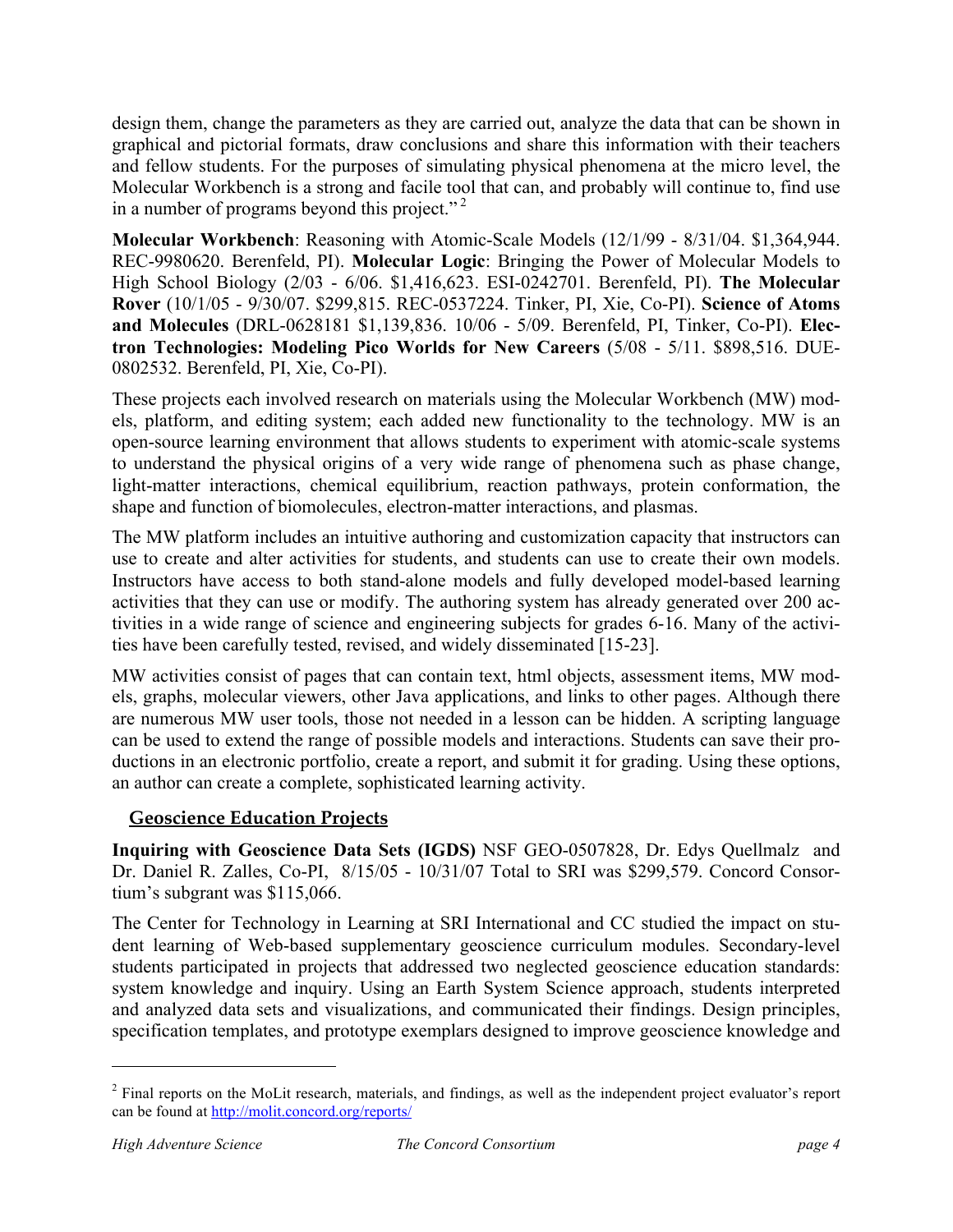inquiry skills were developed. The project was responsible for the development of two proof-ofconcept units, one focused on data analysis along plate boundaries and the other on climate change issues. Findings indicated it was possible to (1) prompt a range of data analysis tasks, (2) provide end-of-module assessment tasks that measure near-transfer, (3) find evidence that our modules filled a gap in the typical secondary-level science education programs, and (4) determine that there were learning gains [24].

**Making Thinking Visible: Promoting Students' Model-Building and Collaborative Discourse in WISE** NSF REC-9980600, J. Gobert, PI; Awarded January 2000; \$264,000. Supplement of \$50,000 awarded January 2002.

In this project, a design study approach [25, 26] was used to develop, test, and refine a curriculum for middle and high school students from the East and West Coasts to collaborate online about the plate tectonics in their respective locations [27]. In the curriculum unit "What's on Your Plate?" the students were engaged in many visualization-based inquiry activities, including: (1) model building, peer critique of models, and model revision; (2) online field trips where they "visited" USGS Web sites about earthquake and volcano data and relief maps of mountains; (3) dynamic models of the different types of plate boundaries (collisional, divergent, convergent, and transform boundaries); and (4) dynamic models of plate tectonic processes, including mantle convection and models of different types of plate convergence (oceanic-oceanic convergence, oceanic-continental convergence, and continental-continental convergence). Findings from this study showed substantial learning gains by students from diverse backgrounds of both content knowledge [26] and epistemological understanding [28].

### **Online Professional Development**

The Concord Consortium (CC) has over a decade of leadership in developing new approaches to technology-rich professional development for STEM teachers. When launched in 1996, INTEC, the NSF-funded **International Netcourse Teacher Enhancement Coalition** was one of the first web-based online PD programs. It created and delivered a 120-hour online, credit-bearing graduate-level professional development course to over 800 teachers across the country. INTEC developed the Concord e-Learning Model, a successful course on online course facilitation, and a supporting text [10] that remains widely used today. The success of INTEC led CC to develop **the Virtual High School** [11], which in 1997 was one of the first online high schools. This highly successful program has made the transition to an independent nonprofit supported entirely from school membership fees. It is fully accredited and currently offers over 200 semester-long courses in all disciplines to students worldwide. In 2000 CC launched **Seeing Math**, an innovative in-service, online professional development project. The Seeing Math project developed 21 online short courses for teachers of mathematics at the upper elementary and middle school levels. Seeing Math courses are available from PBS TeacherLine and Teachscape.

This decade of experience with online PD led to a collaboration with Rhode Island institutions to create the **Rhode Island Technology Enhanced Science** project (RITES). This \$12.5M NSF MSP project, just getting underway, will reach all Rhode Island secondary science teachers with online short courses. The design of the courses and their reliance on teacher customization of inquiry-based materials is identical to that proposed for this project.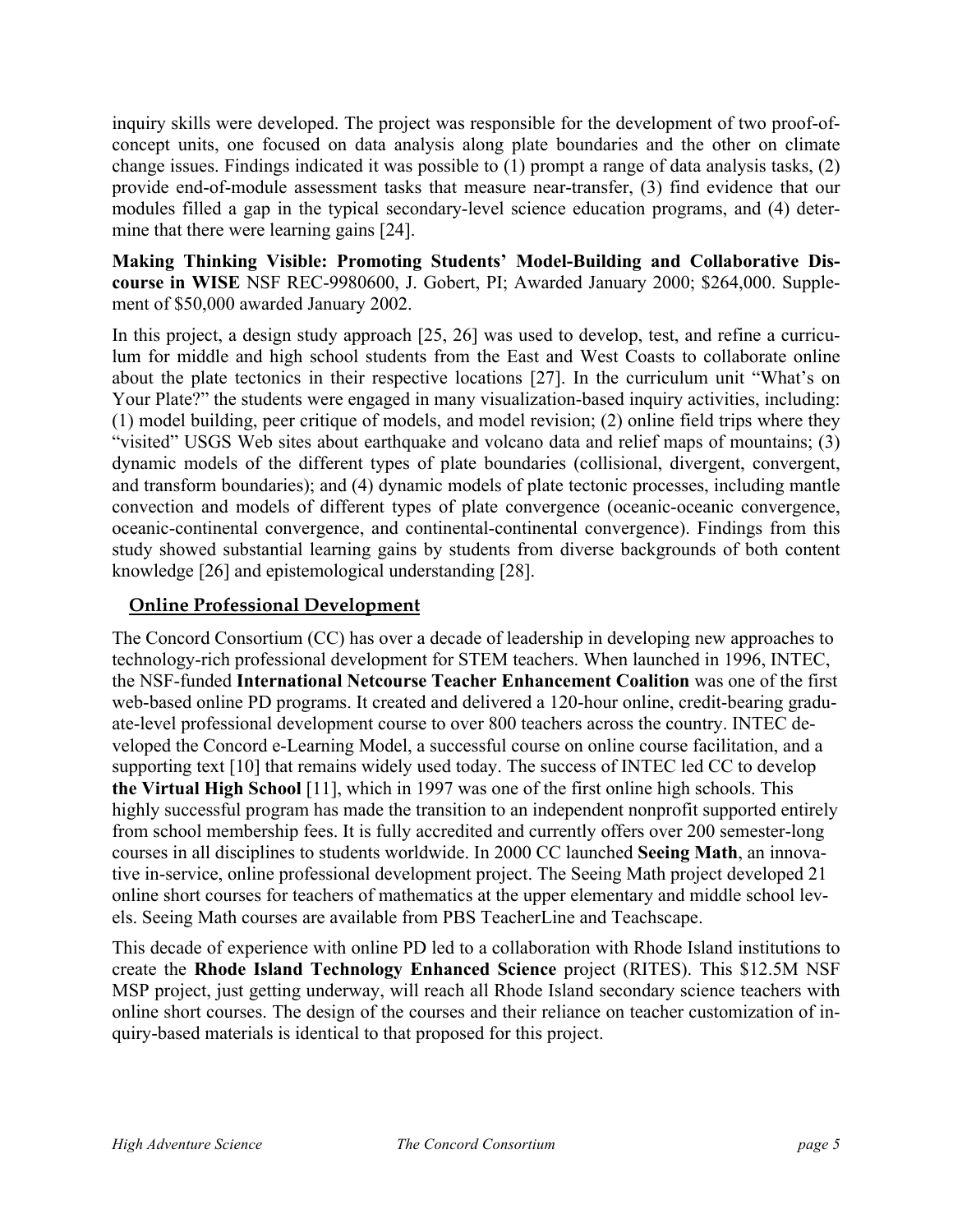#### **Projects Using SAIL**

**The Center for Technology Enhanced Learning of Science** (2003-2009. \$10M. ESI-0334199. PIs Tinker, Linn, Slotta). TELS, a Center for Teaching and Learning, is advancing the state of the art for the effective use of information technologies in STEM learning. It has developed a theory-based approach that supports student learning through guided inquiry of dynamic visualizations. TELS research has resulted in 40 new fellows, nine postdocs, 104 teachers who use TELS materials in 42 diverse schools nationwide, and 106 published papers with 32 more in press.<sup>3</sup> The Center is continuing to attract grants to the three main partners: the University of California, Berkeley, the Concord Consortium, and the University of Toronto.

To support its research, TELS partners have developed **SAIL**, the Scalable Architecture for Interactive Learning, which includes facilities for launching client-side learning materials like MW and tracking student use of the materials. SAIL includes general ways of providing persistence, that is, saving the state of learning materials so that students can suspend use and then continue later, possibly on another computer. It also provides an instructor's portal that reports student progress and allows the instructor to make student assignments, poll students in class, and control student computers. In classrooms with wireless, SAIL permits students with portable computers to respond to probing questions, far exceeding the functionality of most classroom response systems ("clickers" [29]), because SAIL can handle responses that are graphs, MW models, or drawings. SAIL is so useful that it is being used in other projects at the partner institutions and other research groups worldwide.

### **P ROJEC T D ESIGN**

### **T HEORETICAL F RAMEWORK**

### **Students' Lack of Interest in Science**

Numerous studies on students' interest in science document the decline in interest in science from age 11 onwards [30-33]. Students often enter secondary school with great interest in science, and their interest decreases with more experience of school science. This is particularly true for girls. In fact, Hadden and Johnstone [32] concluded that "Tragically, it would appear that school has done nothing for them in terms of stimulating their interest in science."

Many factors may lead to this decline, such as gender, culture, and the difficulty of science [34]. One key factor is that school science is often dull and unstimulating for students. Most science teaching is a race to cover as many facts and standards as possible. Curriculum materials and instruction typically lay too much emphasis on unstimulating activities such as rote memorizing and copying, and lack intellectual challenges [35]. As a result, students lose their interest in school science although they may still value the importance of science in general. For instance, Ebenezer and Zoller [36] questioned 1,564 Grade-10 (16-year-old) students about their views about science. Seventy-two percent of the students indicated that they thought science to be valuable, whereas nearly 40% indicated that they found science classes very boring. A similar finding is revealed in another study on Scottish high school students who dropped science classes [37]. Even 71% of these students still rated science as interesting, and 76% thought it helped understand things in everyday life. The ROSE study found similar results in all developed countries

 $\overline{a}$ 

<sup>&</sup>lt;sup>3</sup> See http://www.telscenter.org/. For a brief introduction to SAIL see: http://tels.concord.org/SAIL.overview5.pdf.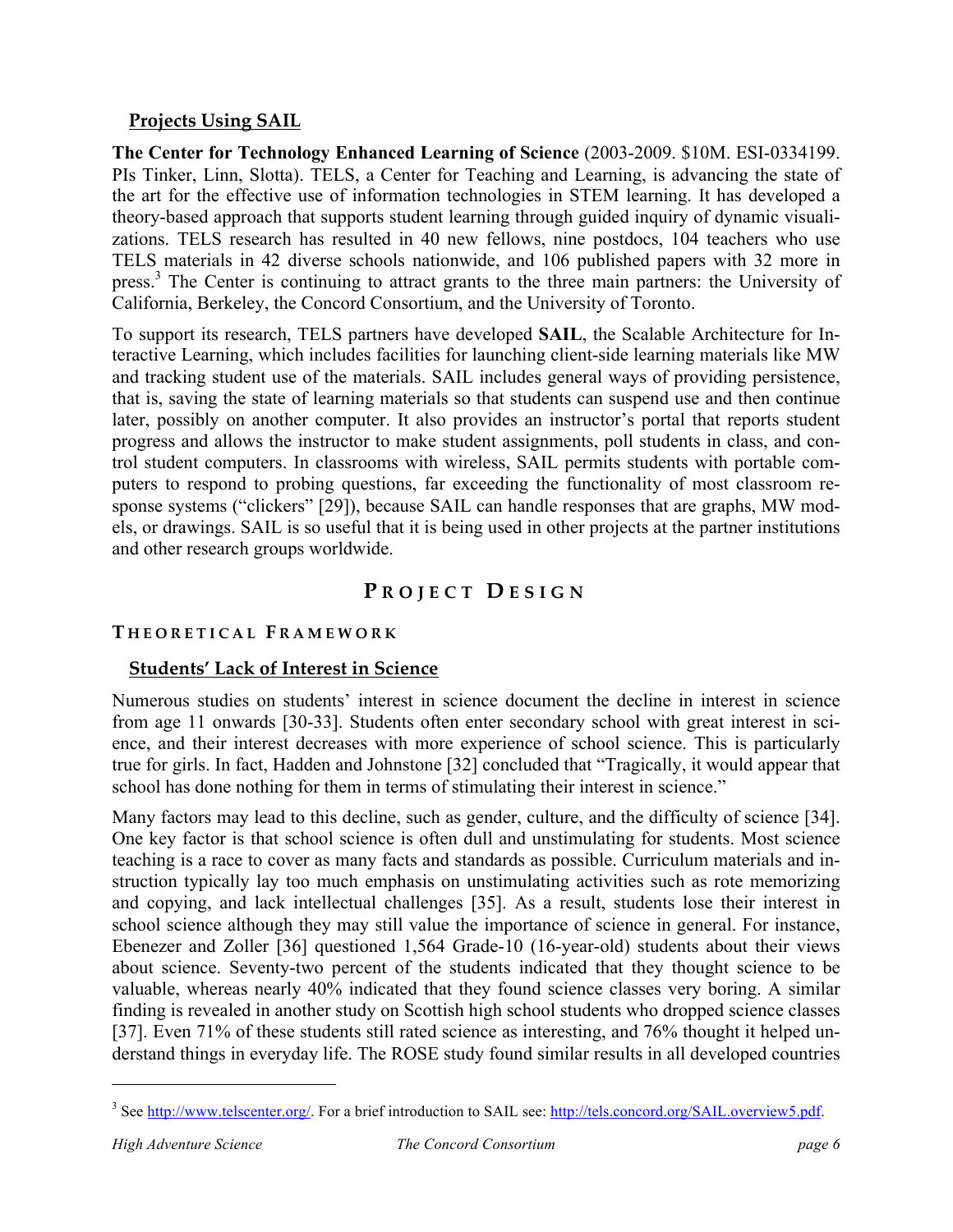[38]. These studies suggest that students find science interesting, but not the science that they are taught.

Another problem is that school science covers content that is well established and students often find outdated. For example, one chemical concept that students dislike is the periodic table. Students do not think it is difficult to memorize the table, but they fail to see how it is related to their lives and argue that they never need to know all those facts or chemicals. In addition, school science texts attempt to demonstrate relevance by using topics such as the Haber process, which student see as science of the past century and omit interesting current applications such as nano materials and medical imaging [34]. Without relevance to modern technology and students' everyday lives, it is challenging to sustain interest in science. Students often gain no idea about how science progresses and do not appreciate the applications of the concepts taught in school.

## **Effective and Equitable Instructional Design**

The High Adventure Science project will produce computer-based learning activities that rely on student inquiry. The structure and assessments used in the activities will be based on a knowledge integration framework. Teachers will be introduced to these materials using an online course based on the Concord eLearning Model design using a strategy that addresses the acquisition of pedagogical and content knowledge. Justifications for these programmatic designs follow.

**Inquiry**. A large number of studies have looked at the educational value of inquiry-based instruction [39-54]. There is broad agreement that science should be taught through student inquiry. The national science teaching standards [29, 55] are emphatic about the importance of inquiry to science learning. The AAAS Benchmarks place student inquiry front and center. Similarly, the NRC standards emphasize inquiry and assert that "Science as inquiry is a basic and controlling principle in the ultimate organization of ... science education." In other words, the entire curriculum should be organized around student inquiry, providing time for it, and making sure that prerequisite skills, attitudes, and knowledge are treated to support this.

**Technology in support of inquiry.** Research provides a strong justification for using technology to expand the range and impact of inquiry-based teaching. The central finding of 25 years of research on educational technology is that students can learn important concepts earlier and more deeply through guided interaction with computer-based models and tools, particularly in STEM areas [see, e.g., 52, 56, 57-66]. A distinguishing feature of this approach is its reliance upon student inquiry: students actively explore with tools and models by trying different parameters, arrangements, and initial conditions, and then run experiments and quickly see the results of their selections [49, 67-70]. Giving students controls can provide invaluable feedback, particularly if students systematically modify one variable at a time, allowing them to isolate the effect of each variable independently, and thereby to identify rules [71].

A substantial body of research shows that computational models and simulations allow students to understand through exploration the behavior of systems that are difficult to understand by other means [72-78]. They can also motivate students to participate [79, 80]. Dede has shown that virtual environments are valuable for both motivation and content acquisition [81]. The impact of these uses of information technologies can be seen in the 2000 National Assessment of Educational Progress, which found "Eighth-graders whose teachers had students use computers for simulations and models or for data analysis scored higher, on average, than eighth-graders whose teachers did not." Similar results were seen in grade 12 [82].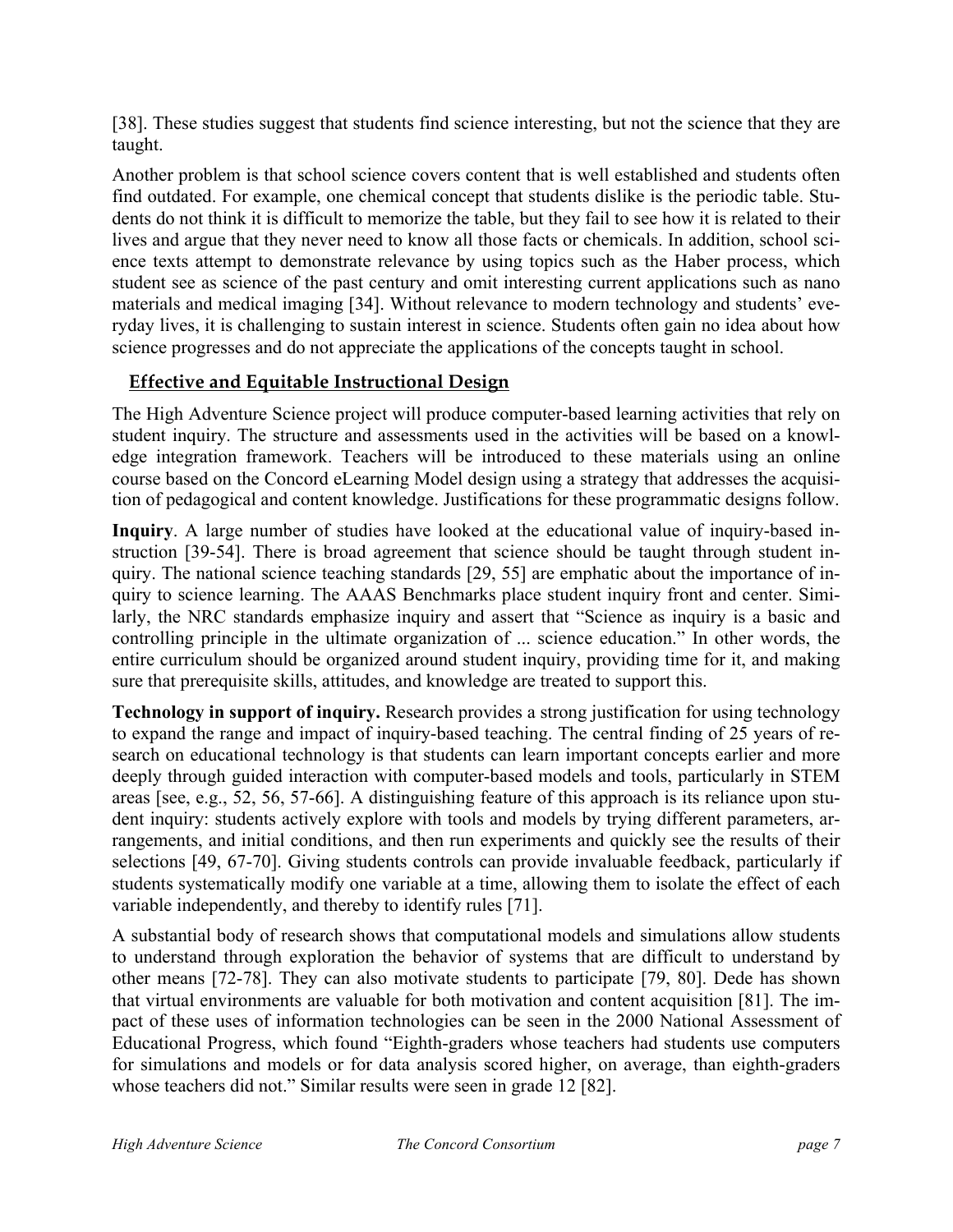**Instructional design.** The HAS materials will use a "Knowledge Integration" framework, a fruitful synthesis of extensive research in technology-enhanced STEM learning [56, 83]. This framework emphasizes the central importance of engaging learners in guided inquiry which provide a range of experiences that use different learning modalities. Through reflections and communications students are asked to integrate their observations and link them with prior knowledge. . Curriculum designs produce this kind of learning when they emphasize student thinking and collaboration [84]. Assessments designed to measure knowledge integration can provide very accurate measures of student learning [85]. With formative feedback on student performance automatically generated by computer-based materials and used effectively by teachers in the classroom, substantial student performance gains can be expected [86, 87].

**Effective Online Professional Development.** CC has been using online professional development strategies effectively since 1996 when it developed the Concord eLearning Model [88] and a successful course on online course facilitation and a supporting text [89] that remains widely used today. The design features asynchronous, scheduled activities and carefully framed and facilitated discussions related to the activities among 12- 24 participants per section. CC has used this design in many successful projects, such as the Virtual High School [90] that CC developed and then launched as a separate nonprofit, which depends entirely on online courses for teachers and students.

**Professional Development Content**. One of the most influential recent developments in teacher professional development has been the realization that pedagogy and content must be taught together, the premise behind the idea of "pedagogical content knowledge" or PCK [91-94]. Teacher pedagogical content knowledge about inquiry has been shown to impact student learning [95-98]. A growing literature, especially in math and science education suggests that teacher experience enacting inquiry curricula in the classroom is critically important to the development of teacher PCK [98, 99]. HAS will implement PCK by engaging teachers in customizing projectgenerate materials. Customization is effective because it requires teachers to think deeply about the content **and** instructional strategies embedded in the activity that they customize [100, 101].

**Inquiry, technology, and equity.** It is sometimes asserted that inquiry based instruction is not appropriate in urban and under-performing schools. A number of research studies have come to the opposite conclusion [54, 102-106]. It appears that well-designed inquiry is just as valuable in an under-resourced urban classroom as anywhere else, even in ELL classrooms [107]. Similarly, it is also often assumed that technology is a barrier and a luxury in urban schools that need to concentrate on basics. Again research contradicts this; with support, technology can make significant contributions to student learning in urban settings [70, 108]. It has long been recognized that the "digital gap" in education is much less about the availability of technology than about how the technology is being used [109, 110]. High-quality materials supported with professional development, as proposed, are the best way to address these inequities.

### **O BJECTIVE 1 : D EVELOP P ILOT M ATERIALS**

In order to study whether exposure to activities drawn from current science research can increase student interest in science and increase their understanding of standards-based content, we will develop learning activities in several topics from current researcch that teachers can use throughout the year in existing middle and high school courses. The project will produce five modelbased activities in biology and five in earth and space sciences (ESS). In each case, we will create a computational model that simulates a key experiment and permits students to gather data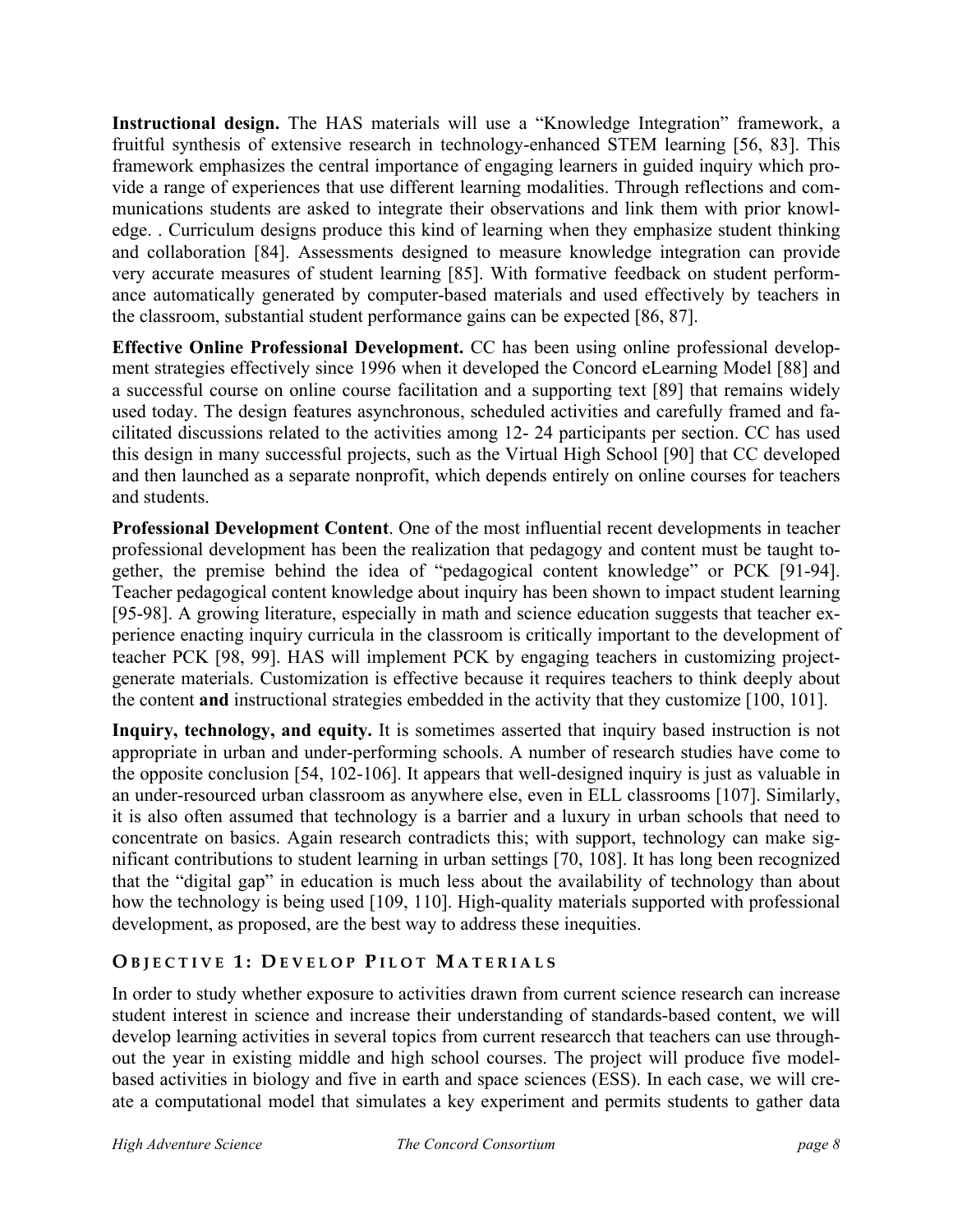from the model system that illustrates the open questions and a video of a scientist presenting the research to a high school class.

As an example of our treatment, consider the first question on the *Science* list "What Is the Universe Made Of?" There are many unknowns in the universe, but the two most compelling are the apparent need to postulate the presence of dark matter and dark energy. The key observations for dark matter that were made by Vera Rubin [111, 112] involved rotations of galaxies that were inconsistent with their visible mass. We can provide students with a model of galactic rotation and star speed data that the model must match. We can guide them to understand that this match is impossible unless there is considerable additional mass. Students will be able to alter the distribution of dark matter to match the observational data. Similarly, we can give students spectra from distant supernovae that need to be adjusted for red shift. The only fit to the data will require some sort of anti-gravity or "dark force." To explore these models, students will need to learn about gravity, astronomical distances, galaxies, supernovae, the Doppler effect, and spectra, all of which are in most national and state science standards.

Obviously, not all open questions in science are amenable to this treatment. In many cases, the topic is too abstruse to the intended audience. In other cases, the experimental data are not easily simulated in ways that are accessible to students. However, we have identified ten topics that are suitable most of which are on *Science's* list of the top 25 unanswered questions. These are described below, along with the major topics that will be modeled.

### **Earth and Space Science**

What is the universe made of? Dark matter and dark forces.

How does the Earth's interior work? Geodynamics and "seeing" with seismic waves.

How hot will the earth get? Models of global climate change and anthropogenic factors.

When will an earthquake occur in California? Historical data, statistics, and catastrophes.

Can far ahead can we predict the weather? Weather models and chaos theory.

### **Biological Sciences**

Can we predict how proteins will fold? Hydrophobic effects, charge, and protein structure.

Can we make an HIV vaccine? Fast evolution and the immune system.

Will Malthus continue to be wrong? Modeling populations and the limits to growth.

How long can we live? The molecular basis of apoptosis and calorie restriction data.

How did life begin? Chemical synthesis of organic molecules.

With the help of the project advisory committee, we will identify 20-30 similar topics that appear to be interesting to students and we know that we can model. Early in the project, middle and high school students will be surveyed for interest in the topics, using short descriptions of each. We will also survey teachers who might join our project. Finally, we will survey the project's expert advisory committee. These surveys will help us decide which ten activities to develop. We will develop short computer-based activities that would each require two to three class periods aimed at high school students.

Once we have selected the ten topics for development, Concord Consortium staff will develop initial versions of instructional modules for each targeted at typical high school courses, relying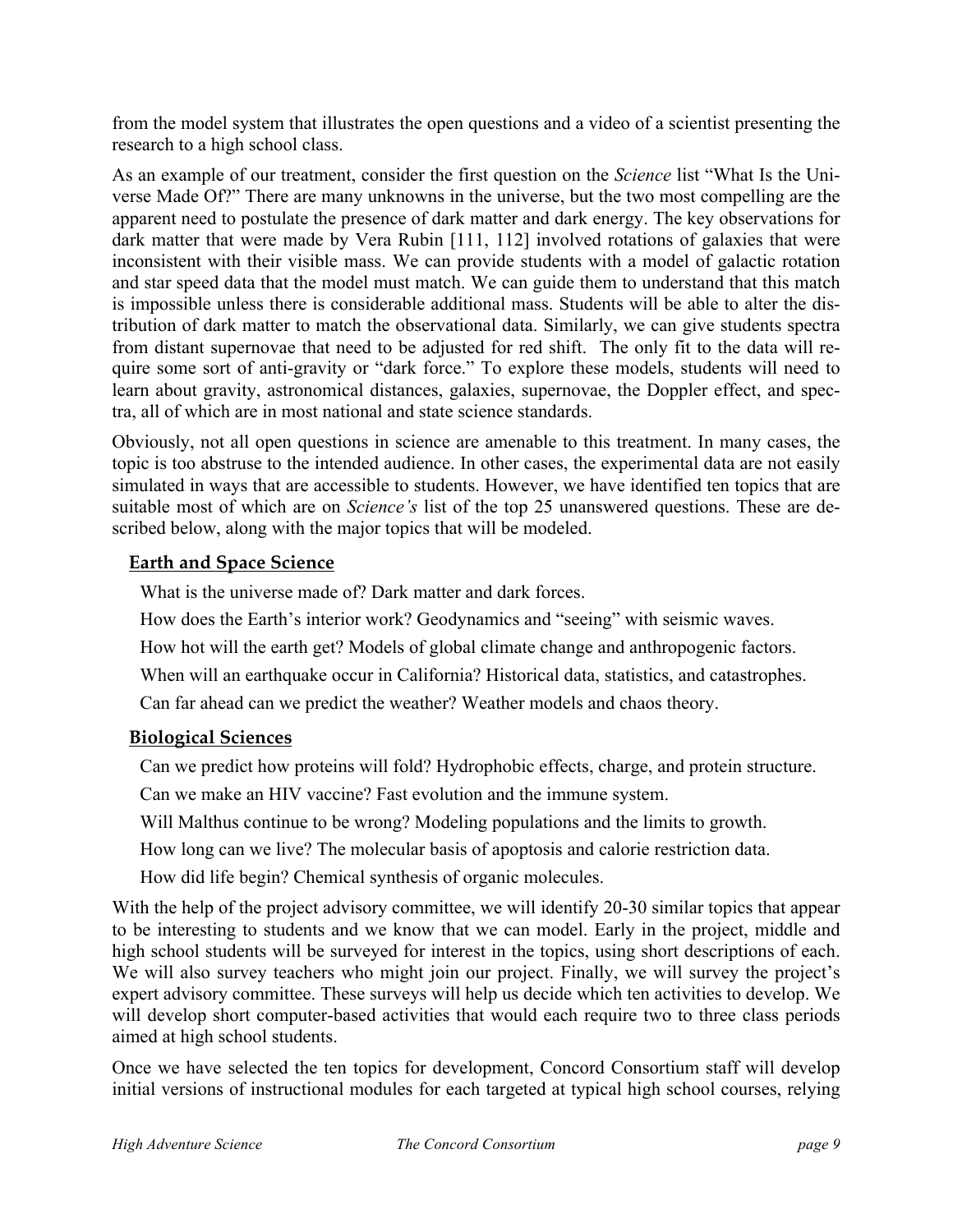on the middle school teacher/developers to later customize these for their use. The materials will be entirely online, centered on the simulations but embedded in a SAIL/OTrunk environment that supports questions, background, videos, directions, challenges, help, and assessments and also provides a teacher portal where student progress can be monitored and other

HAS will recruit one scientist for each topic to serve as a scientific advisor. We will ensure that the group of scientists is diverse in gender and race. In order to make the research more personal and immediate, we will video each scientist discussing his/her research with a class using the software that is part of the corresponding unit. The resulting edited videos will be part of the instructional module.

### **O BJECTIVE 2 : E NGAGE TEACHER / D EVELOPERS**

The project will recruit 20 middle and high school teachers for the research studies. They will be selected to ensure diversity in the students served in the courses offered and will need to have sufficient technology available. Each teacher will be expected to implement three or more modules during an academic year in their biology or ESS courses for a total of at least ten class periods. Teachers will participate for two academic years. Six of the modules will be available for the first year and all ten for the second.

Half of the teachers will be from Jefferson County Public Schools (JCPS), a large, diverse district that encompasses greater Louisville, KY. We can expect excellent collaboration at JCPS, because the superintendent is one of the founders of CC and the head of science has frequently collaborated with us when she had that position in Boston. They will be able to provide local support for the participating teachers. Most of the remaining ten teachers will be local to CC, so that we can easily do classroom observations. But, to test our online PD model, we will accept teachers nationwide and rely on online courses for professional development.

To test reactions to our proposal, we polled teachers who have been involved in the CC community. We were pleasantly surprised by the response, which was very positive and located more teachers than we need for the research. Typical responses:

*I'd definitely be interested. This looks like it fits into my astronomy curriculum pretty well. I have found that it is the unsolved science that captures my students' attention. I can see this engaging my students and helping provide for them the "why is this important?" question I hear all the time.* Erik Berg, Belmont, MA.

It sounds like a wonderful idea and would be engaging and motivating to students. Larry Weathers, Belmont, MA.

*Thanks for your lovely invitation to work on with you on the proposal. Of course, I'd love to participate, if my schedule permits. My eighth grade class is fairly open for conducting learning experiments. I see myself simply as a conduit. I've recently conceptualized a semester long problem on biofuels production and hope to create some probe based activities in ITSI and use Molecular Workbench models. I've authored activities using both software packages. I find your work at Concord to be one of my main sources of inspiration.* Greg Louie, NC.

The following table lists teachers who have agreed to use the HAS materials (all are in MA except as noted):

| m<br>reacher             | School<br>.                         | Subiect             | $\mathcal{Q}_0$<br>Minority | $\%$<br>low<br><sub>1</sub> ncome | ECI<br>$\%$<br>-<br>LOL |
|--------------------------|-------------------------------------|---------------------|-----------------------------|-----------------------------------|-------------------------|
| <b>D</b><br>Kam<br>Alwan | HS<br>Regional<br>Sudbury<br>ancoir | $\mathbf{r}$<br>B10 | $2\%$<br>. .                | $4\%$                             | $0\%$<br>v              |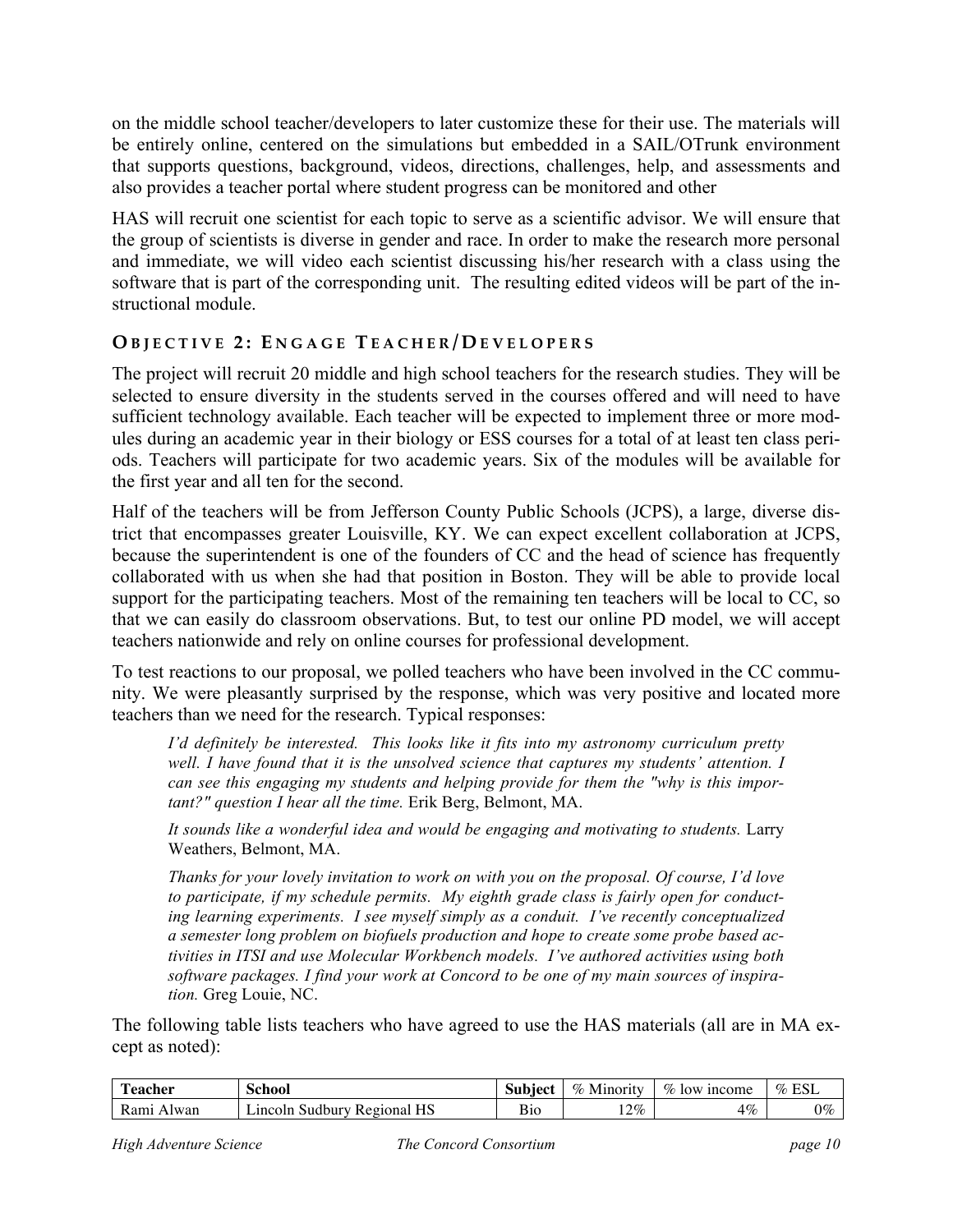| Erik Berg       | <b>Belmont High School</b>        | ES         | 23%    | 5%     | $3\%$ |
|-----------------|-----------------------------------|------------|--------|--------|-------|
| Carolyn         | <b>Belmont High School</b>        | <b>Bio</b> | 23%    | 5%     | $3\%$ |
| Brownsberger    |                                   |            |        |        |       |
| Vanessa Bullard | <b>Belmont Middle School</b>      | ES         | 23%    | $5\%$  | $3\%$ |
| Russell Burwen  | Rockland Senior High School       | ES         | $10\%$ | 14%    | $1\%$ |
| Miguel Carlucci | South Junior High, Brockton       |            | $70\%$ | $72\%$ | 13%   |
| Peter Elenbaas  | Lincoln Sudbury High School       | <b>Bio</b> | $12\%$ | $4\%$  | $0\%$ |
| Lanett Jauss    | North Kansas City High School, MO | Bio        | 36%    | 37%    |       |
| Susan Lijek     | <b>Belmont High School</b>        | <b>Bio</b> | $23\%$ | $5\%$  | $3\%$ |
| Greg Louis      | Gravelly Hill Middle School, NC   | <b>Bio</b> | 40%    | $40\%$ | $3\%$ |
| Charlie Mixer   | Lexington High School             | ES         | 26%    | $4\%$  | $1\%$ |
| Larry Weathers  | <b>Belmont High School</b>        | ES         | $23\%$ | $5\%$  | $3\%$ |

All participating teachers will be engaged with the project staff through an online course and online collaboration area. They will learn about the materials and be supported by staff in customizing the activities for their classes. Part of the customization will be to simplify the activities for middle school. Between the two trials, staff and teachers will revise the materials. We will also refine assessments based on the pilot study data and rewrite ineffective questions.

### **O BJECTIVE 3 : P ROJECT R ESEARCH**

The research questions for this project are:

- **1.** Do the HAS materials increase student interest in science and science careers?
- **2.** Do students using HAS materials learn science content as well using traditional material?
- **3.** What aspects of the HAS materials are most effective?
- **4.** How scalable is the HAS model?

The project research will use a lag design that provides a control group but ensures that all students eventually use the materials. Ten of the teachers (five from JCPS) will be selected randomly from the 20 recruits to start using the project materials in the second project year, while the remaining teachers will serve as a control group for that year. All 20 teachers will use the materials in the third project year.

To address the first two questions, the project will develop an instrument that can be administered in one class period that measures student perceptions about science and content knowledge. This instrument will be given at the beginning and end of the two academic years to all participating classes. The science perception items will be based on the Relevance of Science Education (ROSE) survey [113]. This excellent survey has been used in 40 countries and administered to tens of thousands of 15-year-old students. There are over 100 items in eight cluster areas using a four-level Likert scale. We will use about half the items, the ones that address motivation (the "What I want to learn about" cluster) and STEM careers (the "My future job" cluster.)

Content acquisition will be measured using knowledge integration scoring of items designed to measure student ability to reason using standards-based concepts. Items that address the standards related to the modules will be used. This means that the content-related items used in any one class will depend on which modules were used. For the control groups, we will use content for modules that the teachers intend to use the following year. Where relevant, we will use TELS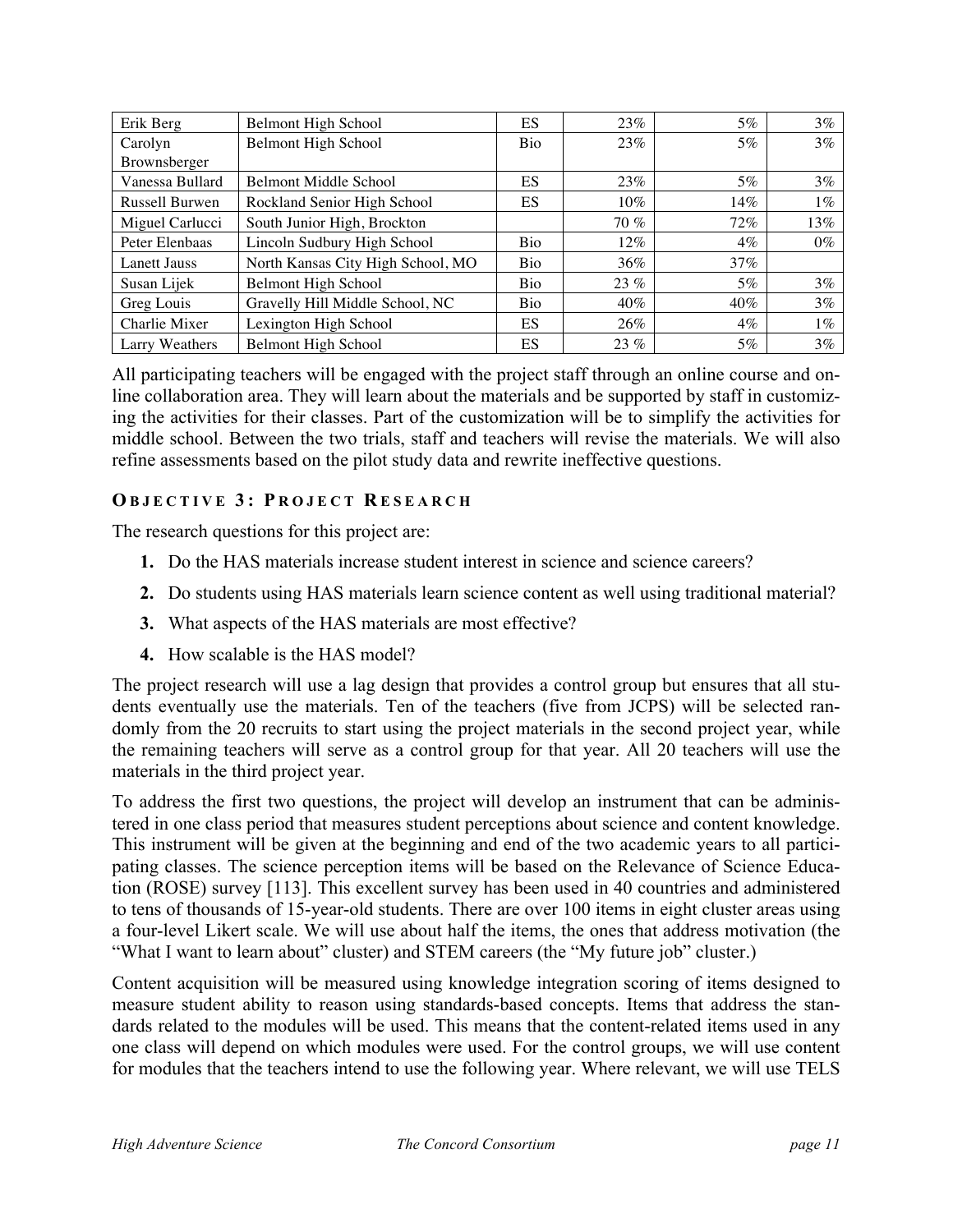items that have already been analyzed using Item Response Theory and whose difficulty is known. These can serve as anchors for items that need to be created.

The automatic logging provided by the SAIL/OTrunk environment will generate data on how long students used each activity and how much they interacted with the model. These data will generate a measure of student exposure to the materials.

The research design allows us to compare student gains with and without treatment in the same classrooms in different years, reducing much of the variability from teacher and school environmental factors. For this study, the unit of analysis is the teacher. Gains across years in the control classrooms can be expected from our PD and simple maturation. The classes that use the materials both years will give an indication of the size of this effect.

We will also analyze student gains for which student is the unit of analysis. With an expected 4,000 students in 160 classes over two years, we will be able address the first two research questions with a MANOVA analysis using three dependent variables and a collection of independent variables. The dependent variables will be student content gains, motivation gains, and career interest gains. Independent variables will include a cluster of student variables, including gender, income, ESS, grade level, course grade, and exposure to the materials. This analysis should be able to detect important but small effects, such as increases in positive attitudes toward science that correlate with exposure to, and success with our materials. We will be able to undertake a fine-grained analysis of student data that would use, and teacher characteristics as independent variables. The project will observe selected classes, review the logs of the online courses, and survey teachers on their science background and attitudes toward science.

The answer to the fourth research question will depend largely on whether the project keeps to its model of online courses and student materials. The approach could be feasible for large-scale dissemination if it is easy to implement, requires minimal PD, and addresses existing standards. The project will compare the PD strategies used with the Jefferson County teachers to the national group. Data for judging implementation fidelity and effectiveness and fit to standards will be gathered through questionnaires, surveys, and classroom observations.

### **O BJECTIVE 4 : S UPPORT N ATIONAL D ISSEMINATION**

The project will create a rich legacy of materials: workshop materials, student activities and units, and teacher guides. All these materials will be available in electronic form on the HAS project website at no cost. All project-developed software will be open source and available free. We will bring these resources to the attention of educators nationwide through our website and newsletter *@Concord* that is mailed free to 10,000 educators twice a year and posted online at our website. Project staff will present research findings in professional (NSTA, NECC, and NARST) meetings and publications and also prepare informal descriptions and short workshops for magazines and conferences that reach teachers and school personnel.

### **TECHNOLOGY**

Much of the software required for this project is available, in use at CC in other projects, and integrated into the SAIL/OTrunk framework so that creating model-based activities for student to explore will, in many cases, be a question of authoring in the existing environments. Because this framework will be used, all activities will generate logs of student use and provide teachers will near-real-time data on student progress and inquiry skills. The logs will show, for each teacher,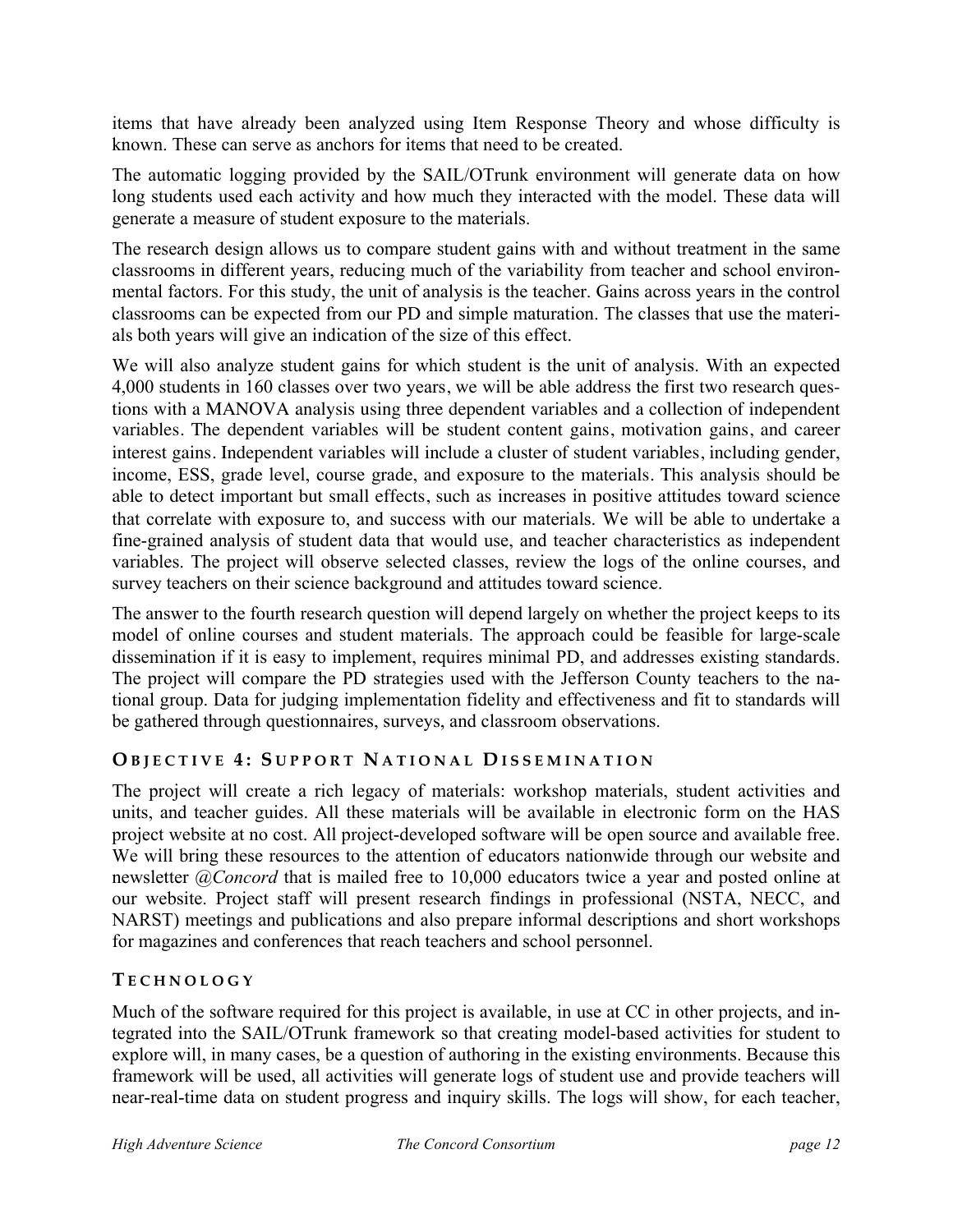how many students registered, which activities and units were started and completed, and the total number of minutes each activity was used, by student. The student progress data will include automatically scored items, teacher scored items, and an "inquiry index."

The Molecular Workbench can be used for many of the models needed. It has been applied to situations far beyond the simulation of the motion of atoms and molecules, which was its original domain [114]. For example, Figure 1 shows MW used to explore bending and breaking of a beam. MW can easily model galactic motions as needed to explore dark matter. MW already is used to explore the factors that influence protein folding, molecular self-assembly, biological docking, and light-matter interactions [115].

BioLogica is another engine developed at CC that can be applied to a many of the simulations required by this project. BioLogica can simulate system involving genetics, including population drift, random mutations, environmental pressure, and evolution. Users can view a system at the molecular, gene, phenotype, individual, and population levels.

We have also integrated NetLogo [116] into our framework so that data can flow between



*Figure 1. A MW particle model of a bar. With the addition of more particles, properties of real structures can be explored. Here a bar bends under gravity.* 

NetLogo and other OTrunk objects. NetLogo is a general-purpose programming language designed for interacting agents. Extensive libraries exist of NetLogo applications to science [117, 118] and we have used it to create two highly acclaimed global climate models [119].

Some topics will require models that involve solving coupled differential equations with boundary conditions, such as the flow of mater inside the earth. For these, we will need to develop new computational engines: finite element methods and particle-in-cell (PIC) approaches [see 120 for a general introduction]. Figure 1 illustrates how PIC is a natural extension of MW. These methods will open up a wide range of applications in biology and ESS.

## **P ROJECT M ANAGEMENT**

### **P ROJECT S CHEDULE**

This will be a three-year project beginning October 2009. Activity development will begin immediately and continue for two years. The second year will focus on formative testing and revisions. Summative testing will occur in the final year. Research will span project years two and three.

**Project Year One – October 2009-September 2010.** The fall of 2009 will focus creating a list of research areas, implementing surveys with teachers and students. The first meeting with the Advisory Committee will also take place. The team will choose topics and work with three bioscientists and three earth scientists to create models that correlate with their research. Activities will be developed. Starting in January the project will begin the development of the online course. In the spring of 2010, video of the scientists will be created; they will be edited for use in the course and in classes beginning in the fall of 2010. In the spring all instruments for research will be developed and piloted.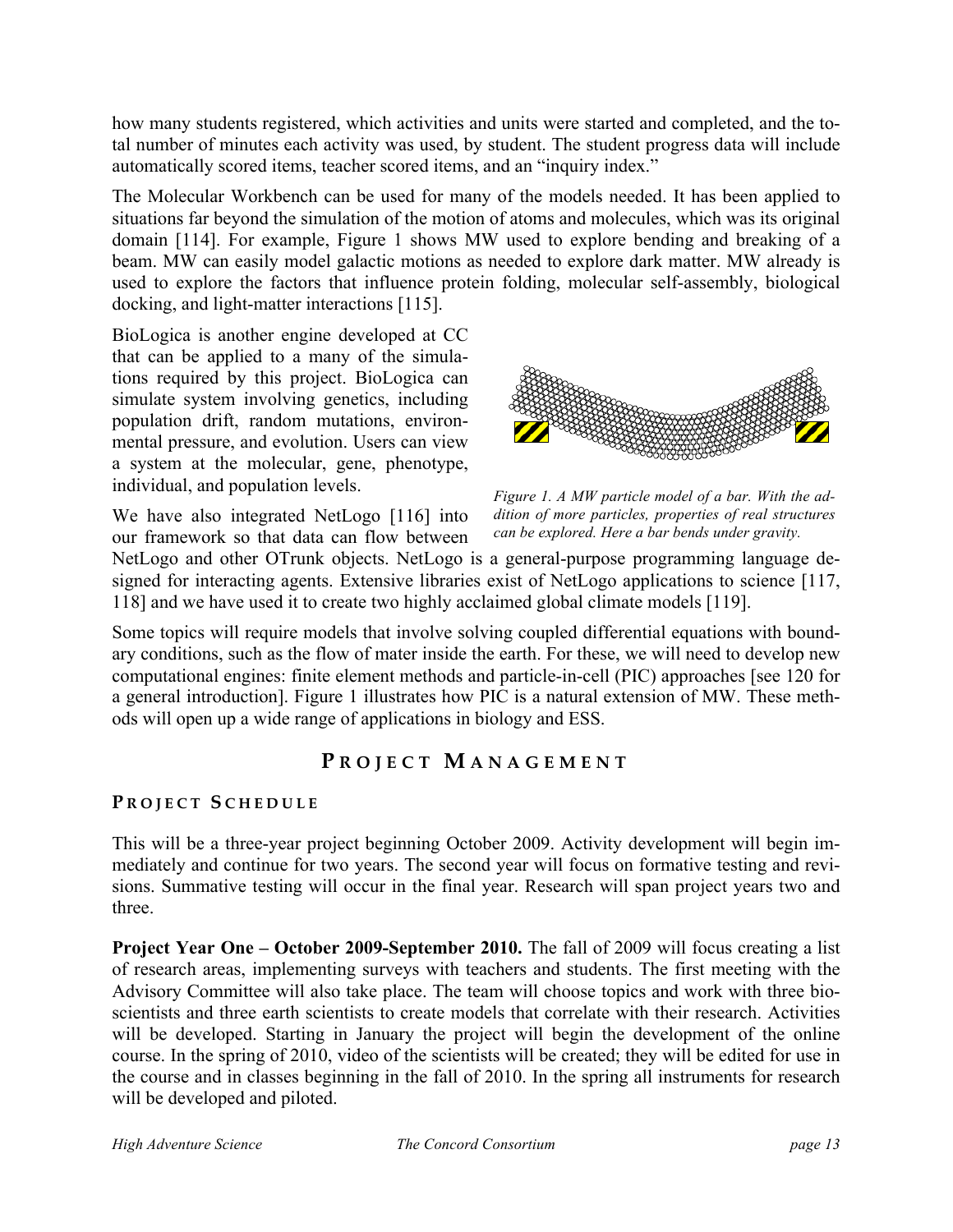Over the summer of 2010, work with the two remaining scientists in each field will begin. In September of 2010 the teachers participating in the field-testing will begin the online course and simultaneously give the class surveys and pretests for use in research.

**Project Year Two – October 2010-September 2011** Activity development and revisions will be going on throughout this year. Videotaping of the remaining four scientists will occur in the fall and be made available for incorporation in the spring of 2011 as will the remaining pilot activities. As each activity is tested the materials will be revised. Research data will be collected on control classes and implementation classes. The data analysis will inform revision of activities and the online course. A revised course will be offered to the second cadre of teachers in the late spring of 2011. A second meeting with the advisory committee will take place.

**Project Year Three – October 2011- September 2012** Development in this final year will be limited to features that are requested as a result of the course. Summative tests will be conducted, data collection and analysis will be intensive. Materials will be revised for dissemination. Results will be summarized and presented through reports, papers, and conferences. The third and final meeting with the Advisory Committee will occur.

### **S ENIOR P ERSONNEL**

**Amy Pallant** will serve as Principal Investigator. She will be responsible for overall coordination and budgeting of the project. She will direct the development of the curriculum materials, coordinate the videotaping, the professional development courses and the research. She is currently the project manager, educational researcher, and curriculum developer on the MW projects and the Earth science curriculum development and research efforts at the Concord Consortium. Previously she developed science curriculum at EDC. Amy holds an M.A. in Science Education from Harvard and a B.A. in Geology from Oberlin College.

**Qian Xie** will serve as Co-PI and the chief computational scientist of the project. He will be responsible for adding new capacity to MW, and supporting the authoring of the activities. Qian holds a Ph.D. in Materials Science and Engineering from the University of Science and Technology, Beijing. He has extensive experience in modeling physical, chemical, biological and engineering systems. He is the creator of the NSF-funded *Molecular Workbench* software. He is currently a Co-PI of the NSF-funded Electron Technologies project that helps students use simulations to decipher the quantum mechanics concepts behind many electronics topics.

**Cynthia McIntyre** will be the project manager and will be responsible for the creation, facilitation, and implementation of the online courses. She is a recognized expert in online course design and delivery; she co-authored the book "Essential Elements: Prepare, Design, and Teach Your Online Course" [121] and regularly offers courses on online course design and facilitation.

**Frieda Reischman** will be responsible for the development of the five Biology Exemplars and coordinate with Cynthia on the professional development needs in the course for the biology teachers. She holds a Ph.D. in Molecular & Cellular Biology from the University of Massachusetts at Amherst, where, as an NIH fellow, she also did her postdoctoral training. As the owner of Molecules in Motion Interactive Molecular Structures, she designed interactive 3D animations of molecular structure She has taught biochemistry, and co-developed the "MyDNA" undergraduate course at the University of Massachusetts.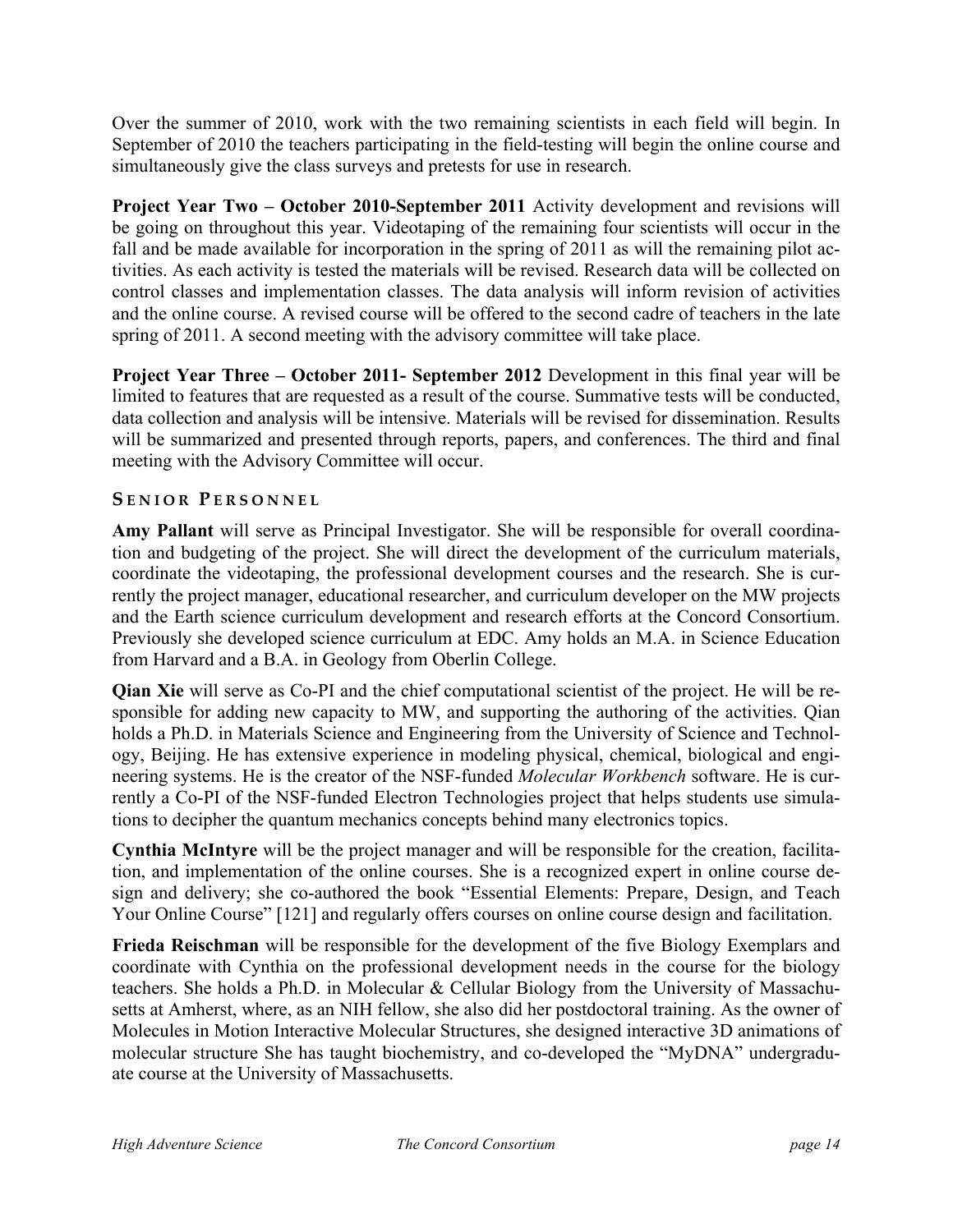**Dan Damelin** will be responsible for the development of the five Earth Science Exemplars and facilitate the customization options in the online course. Dan has a B.S. in chemistry, computer science, and environmental studies, and an M.A.T. from Tufts. He has developed numerous instructional materials based on simulations. He is the PI of an NSF-funded ITEST project at CC.

**Robert Tinker** will serve as Senior Science Advisor and will help locate scientists and evaluate possible topics. He holds a Ph.D. in experimental low temperature physics from MIT. He founded the Concord Consortium and has served on numerous boards and committees, including the National Academy of Science advisory committee that developed NSES [29] and the President's Committee of Advisors on Science and Technology [122].

#### **E XTERNAL R ESEARCHER**

**Helen Zhang** will serve as an external researcher and project evaluator. Helen is just finishing her Ph.D. in Marcia Linn's group at the University of California, Berkeley. She studies secondary student learning of chemical reactions using computational models. She will prepare annual reports on the progress of the project and its research findings.

### **P ROJECT A DVISORY C OMMITTEE**

The project will have a balanced, diverse, and expert Advisory Committee that will meet annually to review project progress, research findings, and the report of the project researcher. The following have agreed to serve on the Advisory Committee.

- **Vanessa Bullard** is a middle school Earth Science teacher at Belmont Middle School, Belmont MA.
- **Marilyn Decker** is the director of Analytical and Applied Sciences, Jefferson County Public Schools, KY.
- **Marcia Linn** is a professor of development and cognition specializing in education in mathematics, science, and technology in the Graduate School of Education at the University of California, Berkeley.
- **Gregory Louie** is a Biotechnology Teacher at Gravelly Hill Middle School, Efland NC. He has already incorporated Molecular Workbench models in his teaching.
- **Lynn Margulis** Professor of Geosciences at University of Massachusetts, Amherst MA who has made many fundamental contributions to science, including the idea that many cell organelles originated as bacteria.
- **Dan Murray** is a professor of research, Emeritus, Department of Geosciences, University of Rhode Island and Principal Investigator for the Rhode Island Technology Enhanced Science program, a targeted NSF MSP projects.
- **Liz Pape** is President and CEO of the Virtual High School, Maynard MA and a nationally recognized expert in online professional development.
- **Dagmar Ringe** is the Director of the Petsko/Ringe Laboratory and a professor of biochemistry and chemistry at the Rosensteil Basic Medical Science Research Center for Protein Crystallography, Brandies University, MA.
- **Ron Snell** is a Professor of Astrophysics at the University of Massachusetts, Amherst who uses radio astronomy in research on molecular clouds and star formation.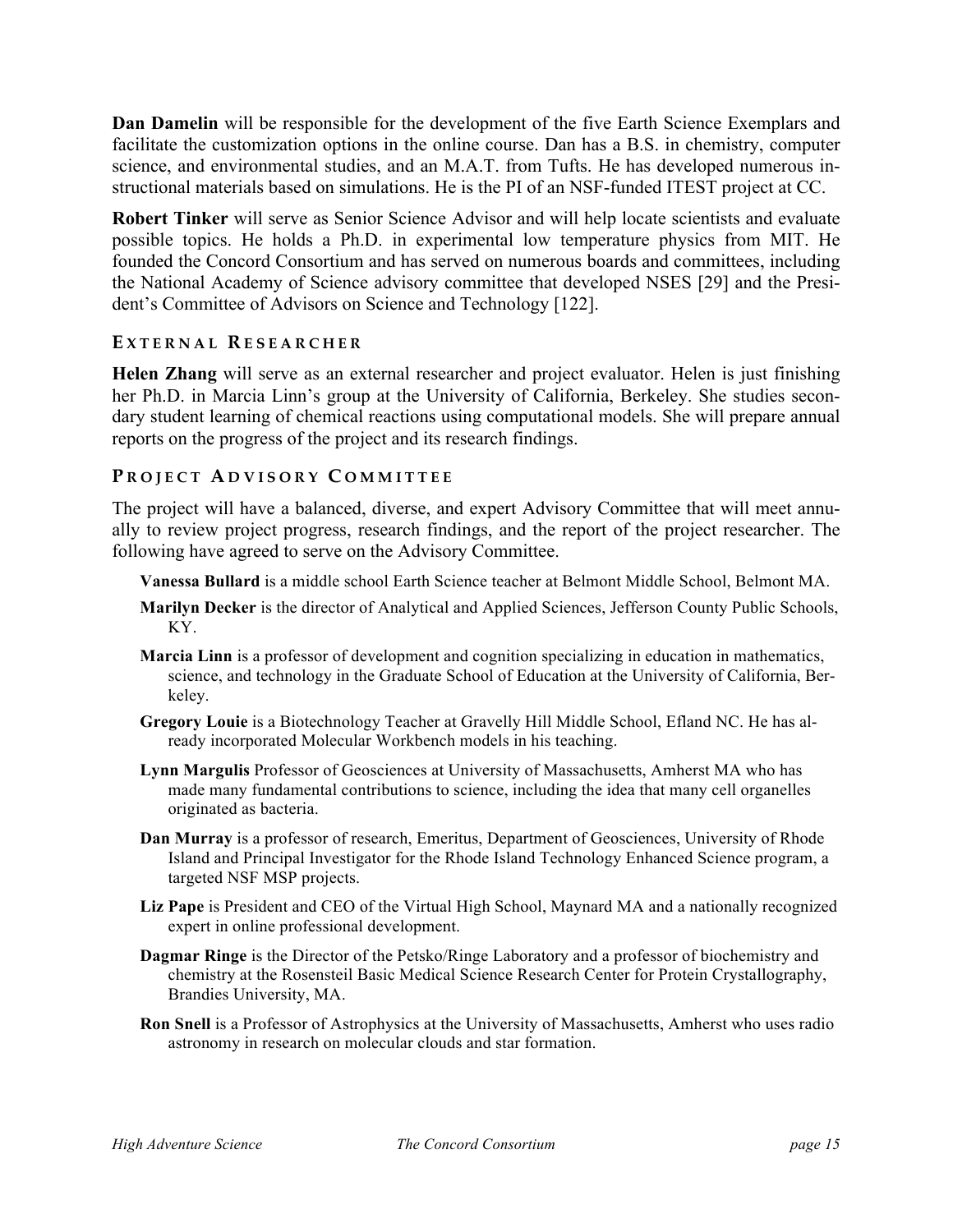### **C ITATIONS**

- [1] L. Thomas, "Humanities and science," in Sloan Foundation's Conference on New Dimensions of Liberal Education, Key Biscayne, Florida, 1981.
- [2] M. Brodie and T. Hudson, "Pupil researcher initiative: Researchers in residence," Education in Science, vol. 165, pp. 18-19, 1995.
- [3] D. Barstow, R. Tinker, and S. Doubler, "National Conference on Student & Scientist Partnerships," Washington, DC, 1996, p. 147.
- [4] L. Flick, "Scientist in Residence Program. Improving children's image of science and scientists," School Science and Mathematics, vol. 90, pp. 204-214, 1990.
- [5] N. B. Songer, "Exploring learning opportunities in coordinated network-enhanced classrooms: A case of kids as global scientists," Journal of the Learning Sciences, vol. 5, pp. 297-327, 1996.
- [6] R. Tinker, "Student scientist partnerships: Shrewd maneuvers," in Student Scientist Partnerships Hillsdale, NJ: Erlbaum, 1996.
- [7] W. Penuel, M. Bienkowski, L. Gallagher, C. Krorbak, W. Sussex, R. Yamaguchi, and B. Fishman, "GLOBE Year 10 evaluation: Into the next generation," SRI International, Menlo Park, CA 2006.
- [8] B. Berenfeld and S. Bannasch, "Global Lab: From Classroom Labs to Real-World Research Labs," in Microcomputer-Based Labs: Educational Research and Standards Berlin: Springer Verlag, 1996, pp. 247-257.
- [9] B. Berenfeld, "A moment of glory in San Antonio: A Global Lab Story," in Hands On! vol. 16, 1993, pp. 1, 19-21.
- [10] J. W. Karlan, M. Huberman, and S. H. Middlebrooks, "The challenges of bringing the Kids Network to the classroom," in Bold Venture: Case studies of U.S. innovations in science education. vol. 2, S. A. Raizen and E. Britton, Eds. Dordrech: Kluwer Academic Publishers, 1997, pp. 247-394.
- [11] A. Feldman, C. E. Konold, and B. Coulter, Network Science, A Decade Later: The Internet and Classroom Learning. Mahwah, NJ: Lawrence Erlbaum Associates, 2000.
- [12] S. Sjøberg and C. Schreiner, "Perceptions and images of science and science education: Some simple results from  $ROSE - a$  cross-cultural study," in Communicating European Research 2005, Brussels, 2005, pp. 149-156.
- [13] D. Kennedy and C. Norman, "125 Questions: What don't we know?," Science, 1 July 2005, http://www.sciencemag.org/sciext/125th/.
- [14] M. Linn, E. A. Davis, and P. Bell, "Internet Environments for Science Education," Mahwah, NJ: Lawrence Erlbaum Associates, 2004.
- [15] B. Berenfeld and R. Tinker, "Revolutionizing Science Teaching with Atomic Scale Models," in National Education Computer Conference (NECC), Chicago,IL, 2001.
- [16] A. Pallant and R. Tinker, "Reasoning with atomic-scale molecular dynamic models," Journal of Science Education and Technology, vol. 13, pp. 51-66, March 2004.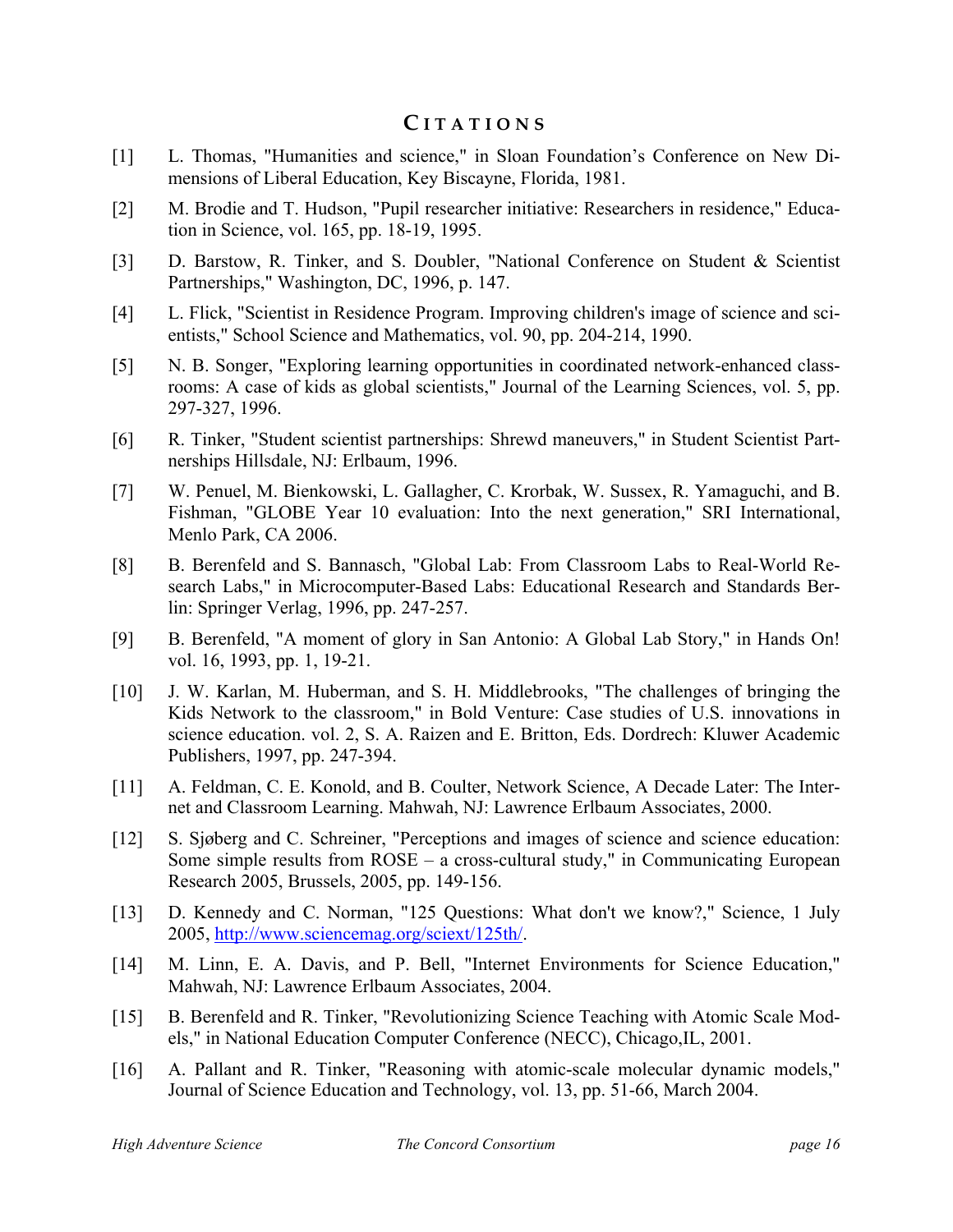- [17] A. Pallant, "Stepping stones to molecular literacy: Enhancing high school biology with dynamic molecular models," in preparation, 2006.
- [18] R. Tinker, B. Berenfeld, and B. Tinker, "HOMS: Hands On Molecular Science," Annual report to the National Science Foundation (REC-9980620) 1999.
- [19] R. Tinker, B. Berenfeld, and B. Tinker, "Molecular Workbench," Annual report to the National Science Foundation (REC-9813485) 2000.
- [20] R. Tinker, "Atomic-scale models: the key to science education reform," @CONCORD, vol. (The Concord Consortium) 4, pp. 4-5, 2000.
- [21] R. Tinker, "Complex models in science education," The Concord Consortium, 2000, concord.org.
- [22] R. Tinker, "Molecular dynamic hypermodels: Supporting student inquiry across the sciences," in Gordon Conference: Science Education and Visualization, Mt. Holyoke College So. Hadley, MA, 2001.
- [23] Q. Xie and R. Tinker, "Molecular dynamics simulations of chemical reactions for use in education," Journal of Chemical Education, vol. 83, pp. 77-83, January 2006.
- [24] D. Zalles, E. Quellmalz, J. Gobert, and A. Pallant, "Inquiring with Geoscience Data Sets GEO-0507828: Final Report to the National Science Foundation,," 2007.
- [25] J. Gobert and J. Clement, "Effects of student-generated diagrams versus studentgenerated summaries on conceptual understanding of causal and dynamic knowledge in plate tectonics," Journal of Research in Science Teaching, vol. 36, pp. 39-54, 1999.
- [26] J. Gobert and A. Pallant, "Fostering students' epistemologies of models via authentic model-based tasks," Journal of Science Education and Technology, vol. 13, pp. 7-22, 2004.
- [27] J. Gobert, J. Snyder, and C. Houghton, "The influence of students' understanding of models on model-based reasoning," in Presented at the Annual Meeting of the American Educational Research Association, New Orleans, LA, 2002.
- [28] C. Fies and J. Marshall, "Classroom Response Systems: A Review of the Literature," Journal of Science Education and Technology, vol. 15, pp. 101-109, 2006.
- [29] NRC (National Research Council), National Science Education Standards. Washington, DC: National Academy Press, 1996.
- [30] G. M. Breakwell and S. Beardseell, "Gender, parental and peer influences upon science attitudes and activities.," Public Understanding of Science, vol. 1, pp. 183-197, 1992.
- [31] J. Doherty and J. Dawe, "The relationship between development maturity and attitude to school science," Educational Studies, vol. 11, pp. 93-107, 1988.
- [32] R. A. Hadden and A. H. Johnstone, "Secondary school pupils' attitudes to science: the year of erosion.," European Journal of Science Education, vol. 5, pp. 309-318, 1983.
- [33] S. Johnson, "Gender differences in science: parallels in interest, experience and performance " International Journal of Science Education, vol. 9, pp. 467-481, 1987.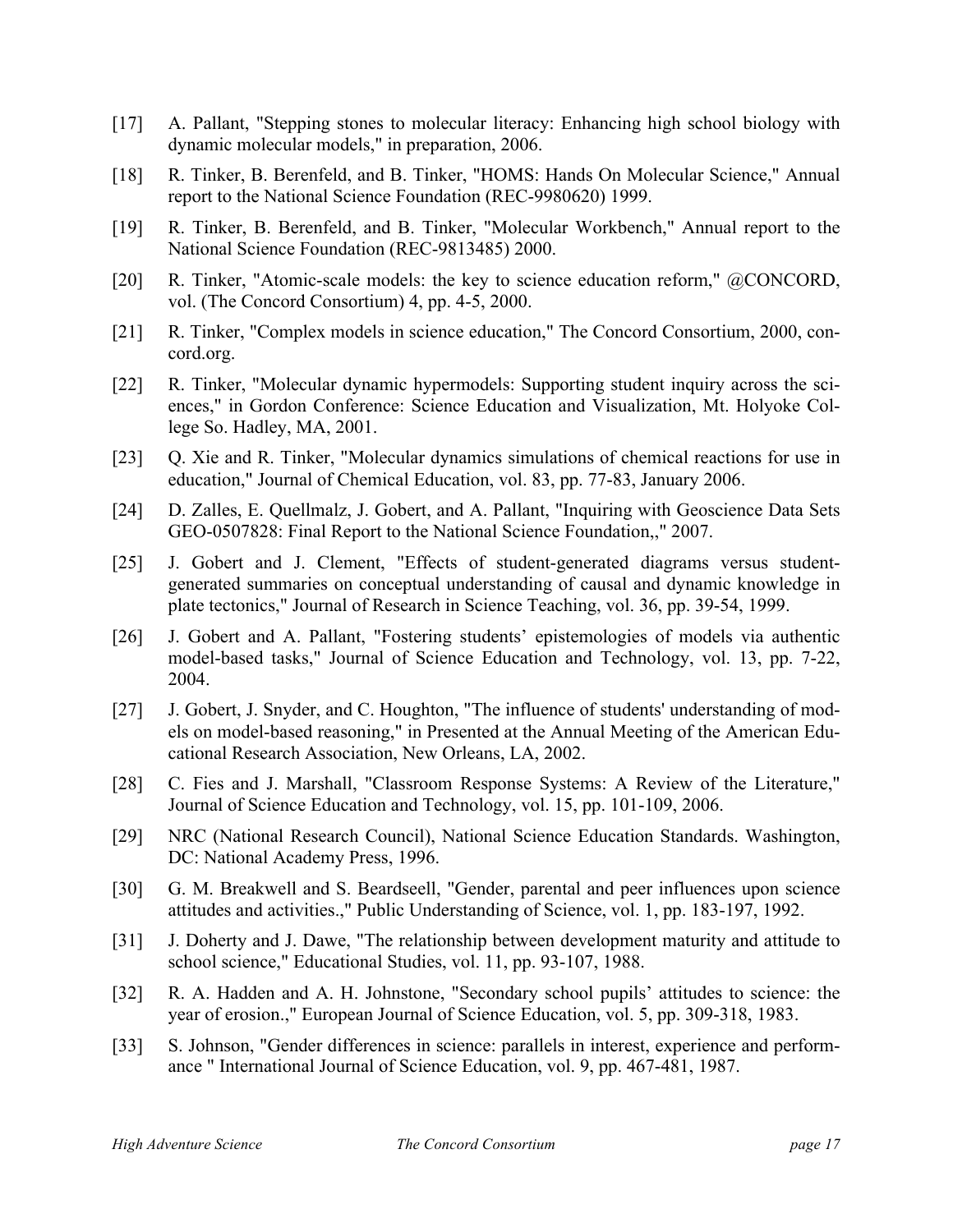- [34] J. F. Osborne, S. Simon, and S. Collins, "Attitudes towards science: a review of the literature and its implications " International Journal of Science Education, vol. 25, pp. 1049- 1079, 2003.
- [35] J. F. Osborne and S. Collins, Pupils' and parents' views of the school science curriculum. London: King's College London, 2000.
- [36] J. V. Ebenezer and U. Zoller, "Grade 10 students' perceptions of and attitudes toward science teaching and school science," Journal of Research in Science Teaching, vol. 30, pp. 175-186, 1993.
- [37] Center for Educational Sociology, Collaborative research newsletter. Edinburgh: University of Edinburgh, 1978.
- [38] C. Schreiner and S. Sjøberg, " Science education and youth's identity construction two incompatible projects?," in The re-emergence of values in the sience curriculum, D. Corrigan, J. Dillon, and R. Gunstone, Eds. Rotterdam: Sence Publishers, 2007.
- [39] O. R. Anderson, D. Randle, and T. Covotsos, "The role of ideational networks in laboratory inquiry learning and knowledge of evolution among seventh grade students," Science Education, vol. 85, pp. 410-425, 2001.
- [40] J. Bianchini, "Learning science content in an inquiry-oriented classroom: An ethnographic study," Paper presented at the annual meeting of AERA, San Diego, 1998, pp. 1- 57, 1998.
- [41] D. Brown, "Constructive lenses for viewing learning and conceptual change in student inquiry," Paper presented at the annual meeting of AERA, San Diego, 1998, pp. 1-21, 1998.
- [42] E. L. Chiappetta, "Towards a conception of teaching science and inquiry the place of content and process," Presented at the Annual Meeting of the National Association for Research in Science Education, New Orleans, April 2000, 2000.
- [43] C. Chinn and C. E. Hmelo-Silver, "Authentic inquiry: Introduction to the special section," Science Education, vol. 86, pp. 171-174, 2001.
- [44] C. Chinn and B. A. Malhotra, "Epistemologically authentic inquiry in schools: A theoretical framework for evaluating inquiry tasks," Science Education, vol. 86, pp. 175-218, 2001.
- [45] A. Collins and W. Fergusen, "Epistemic forms and epistemic games: Structures and strategies to guide inquiry," Educational Psychologist, vol. 28, pp. 25-42, 1993.
- [46] D. Hammer and D. Schifter, "Practices of inquiry in teaching and research," Cognition and Instruction, vol. 19, pp. 441-478, 2001.
- [47] A. C. H. Kindfield, D. T. Hickey, and E. W. Wolfe, "Tools for scaffolding inquiry in the domain of introductory genetics," in Annual Meeting of the American Educational Research Association, Montreal, Quebec, Canada, 1999.
- [48] R. J. Mislevy, N. Chudowsky, K. Draney, R. Fried, T. Gaffney, G. Haertel, L. Hamel, K. Long, K. Kennedy, A. L. Morrison, R. Murphy, P. Pena, A. Rosenquist, N. B. Songer, P.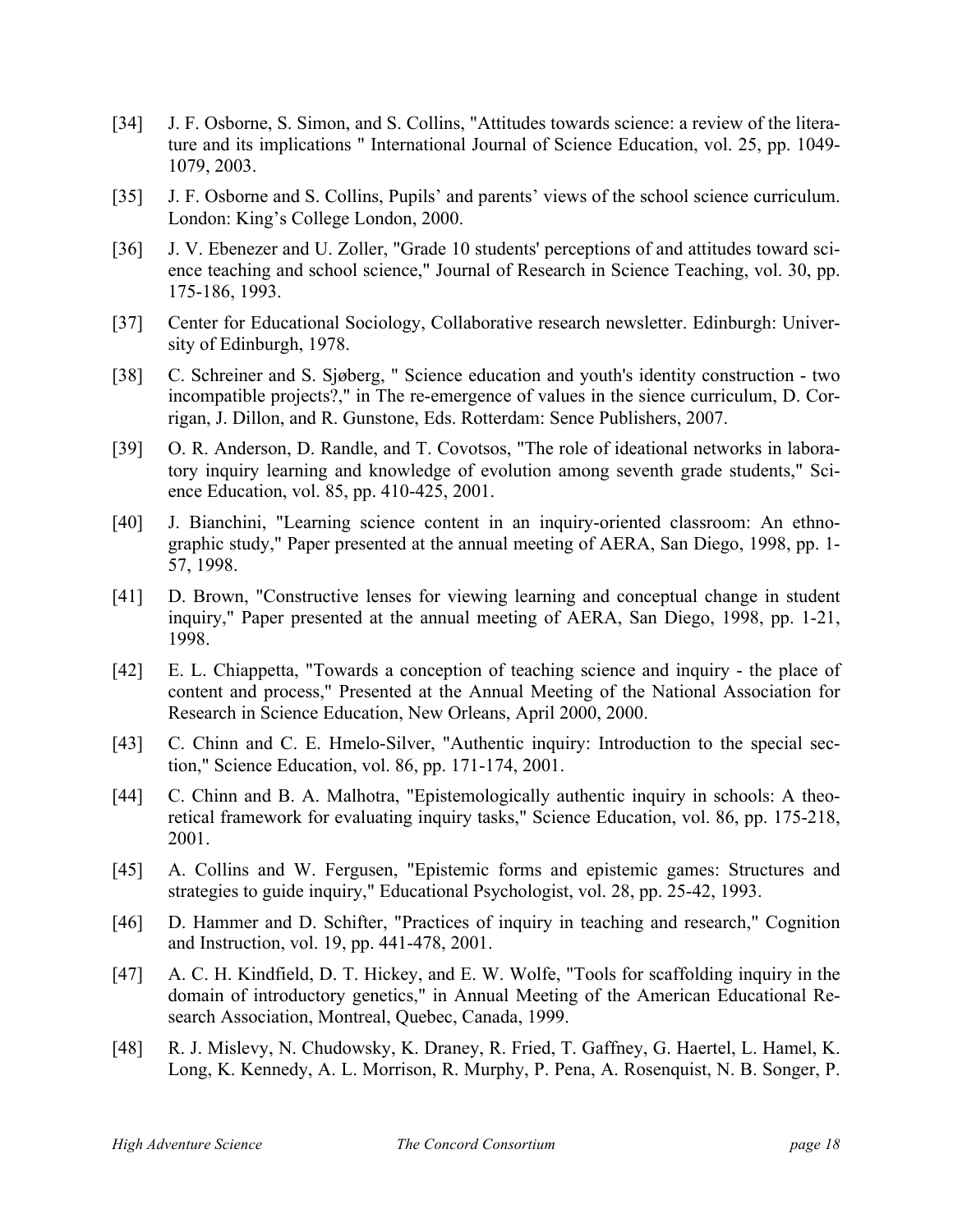Schank, A. Wenk, and M. Wilson, "Design patterns for assessing science inquiry," Washington, DC, 2002.

- [49] National Research Council, Inquiry and the National Science Education Standards. Washington, DC: National Academy Press, 2000.
- [50] J. L. Polman, Designing Project-Based Science: Connecting Learners Through Guided Inquiry. New York, NY: Teachers College, 2000.
- [51] W. Sandoval and K. Morrison, "High school students' ideas about theories and theory change after a biological inquiry unit," Journal of Research in Science Teaching, vol. 40, pp. 369-392, 2003.
- [52] W. A. Sandoval and K. Daniszewski, "Mapping trade-offs in teachers' integration of technology-supported inquiry in high school science classes," Journal of Science Education and Technology, vol. 13, pp. 161–178, 2004.
- [53] L. S. Shulman, "Disciplines of Inquiry in Education: An Overview," in Complementary Methods for Research in Education, R. M. Jaeger, Ed. Washington, D.C.: American Educational Research Association, 1988, pp. 3-17.
- [54] J. Singer, R. W. Marx, J. Krajcik, and J. C. Chambers, "Constructing extended inquiry projects: Curriculum materials for science education reform," Educational Psychologist, vol. 35, pp. 165-178, 2000.
- [55] AAAS (American Association for the Advancement of Science), Benchmarks for Science Literacy. New York: Oxford University Press, 1993.
- [56] M. Linn and B. Eylon, "Science Education: Integrating Views of Learning and Instruction," in Handbook of Educational Psychology, 2nd ed, P. A. Alexander and P. H. Winne, Eds.: Lawrence Erlbaum Associates, 2006.
- [57] R. Taylor, "The computer in school: Tutor, tool, tutee," New York: Teachers College Press, 1980.
- [58] S. A. Barab, J. G. MaKinster, J. Moore, and D. Cunningham, "Designing and building an online community: The struggle to support sociability in the Inquiry Learning Forum," Educational Technology Research and Development,, vol. 49, pp. 71-96, 2001.
- [59] D. Barstow and B. Berenfeld, "Data visualization as an essential component of telecollaborative, inquiry-based science learning," in Paper presented at the annual meeting of the American Educational Research Association, New York, 1996.
- [60] B. Buckley, M. Swiniarski, C. Staudt, and P. Horwitz, "The Hot & Cold Club: Modelbased learning during technology-supported inquiry," in International Conference of the Learning Sciences, Seattle, WA, 2002.
- [61] D. C. Edelson, "Learning-for-use: A framework for the design of technology-supported inquiry activities," Journal of Research in Science Teaching, vol. 38, pp. 355-385, 2001.
- [62] B. Means and G. Haertel, "Technology supports for assessing science inquiry," in Technology and assessment: Thinking ahead: Proceedings of a workshop, National Research Council (US), Ed. Washington, DC: National Academy Press, 2002, pp. 12-25.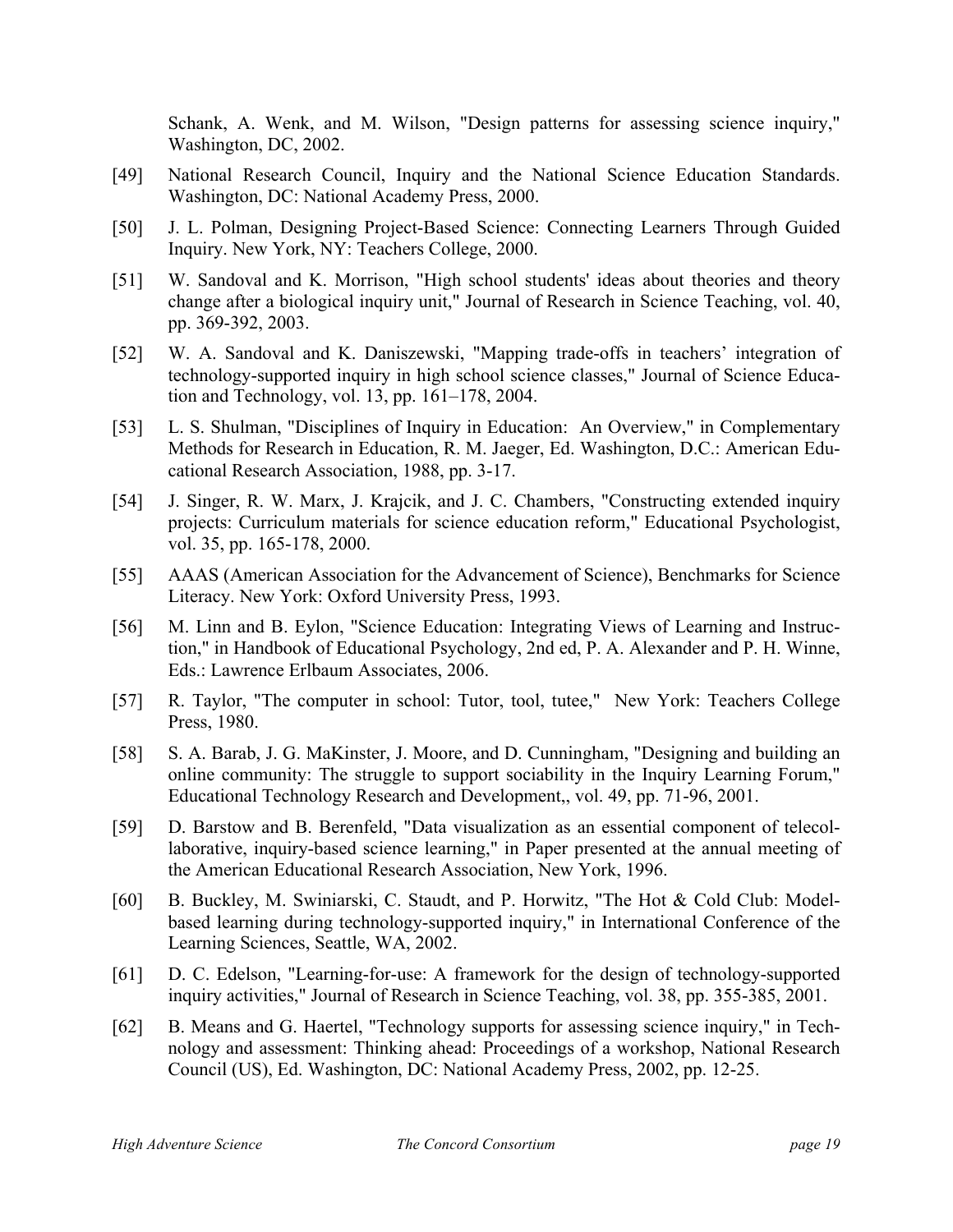- [63] C. Quintana, M. Zhang, and J. Krajcik, "A framework for supporting metacognitive aspects of online inquiry through software-based scaffolding," Educational Psychologist, vol. 40, pp. 235-244, 2005.
- [64] T. Shimoda, B. Y. White, and J. R. Frederiksen, "Student goal orientation in learning inquiry skills with modifiable software advisors," Science Education, vol. 86, pp. 244-263, 2001.
- [65] R. Tinker, "How do students learn from models? Case studies in guided inquiry," @Concord, vol. 11, pp. 14-15, Spring 2007.
- [66] B. Y. White and J. R. Frederiksen, "Inquiry, modeling, and metacognition: Making science accessible to all students," Cognition and Instruction, vol. 16, pp. 3-118, 1998.
- [67] J. Slotta, "The Web-based Inquiry Science Environment (WISE): Scaffolding Knowledge Integration in the Science Classroom," in Internet Environments for Science Education, M. Linn, P. Bell, and P. Davis, Eds. Mahwah, N.J.: Lawrence Earlbaum Associates, 2004, pp. 203-232.
- [68] R. Tinker, "Guiding model-based student inquiry: Models and tools to revolutionize science learning," in AAAS 2004 annual meeting, Seattle. WA, 2004.
- [69] R. Tinker, "Supporting and Evaluating Inquiry-Based Learning Over the Internet," in Technology Assessment of Web-based Learning, Los Angeles, 2003.
- [70] J. Krajcik, R. Marx, P. Blumenfeld, E. Soloway, and B. Fishman, "Inquiry based science supported by technology: Achievement among urban middle school students," University of Michigan, School of Education, Ann Arbor, MI 2000.
- [71] D. Klahr and M. Nigam, "The equivalence of learning paths in early science instruction: effects of direct instruction and discovery learning," Psychological Science, vol. 15, pp. 661-667, 2004.
- [72] W. Feurtzeig and N. Roberts, Modeling and simulation in science and mathematics education. New York: Springer, 1999.
- [73] B. Y. White and J. Frederiksen, "Inquiry, modeling, and metacognition: Making science accessible to all students," Cognition and Instruction, vol. 16, pp. 3-118, 1998.
- [74] P. Horwitz and B. Y. White, "Computer Microworlds and Conceptual Change: A New Approach to Science Education," in Improving Learning: New Perspectives London: Ramsden, Kogan, 1988.
- [75] P. Horwitz and W. Barowy, "Designing and using open-ended software to promote conceptual change," Journal of Science Education and Technology, vol. 3, pp. 161-185, 1994.
- [76] P. Horwitz, "Linking models to data: Hypermodels for science education," The High School Journal, vol. 79, pp. 148-156, 1996.
- [77] P. Horwitz and M. Christie, "Hypermodels: Embedding curriculum and assessment in computer-based manipulatives," Journal of Education, vol. 181, pp. 1-23, 1999.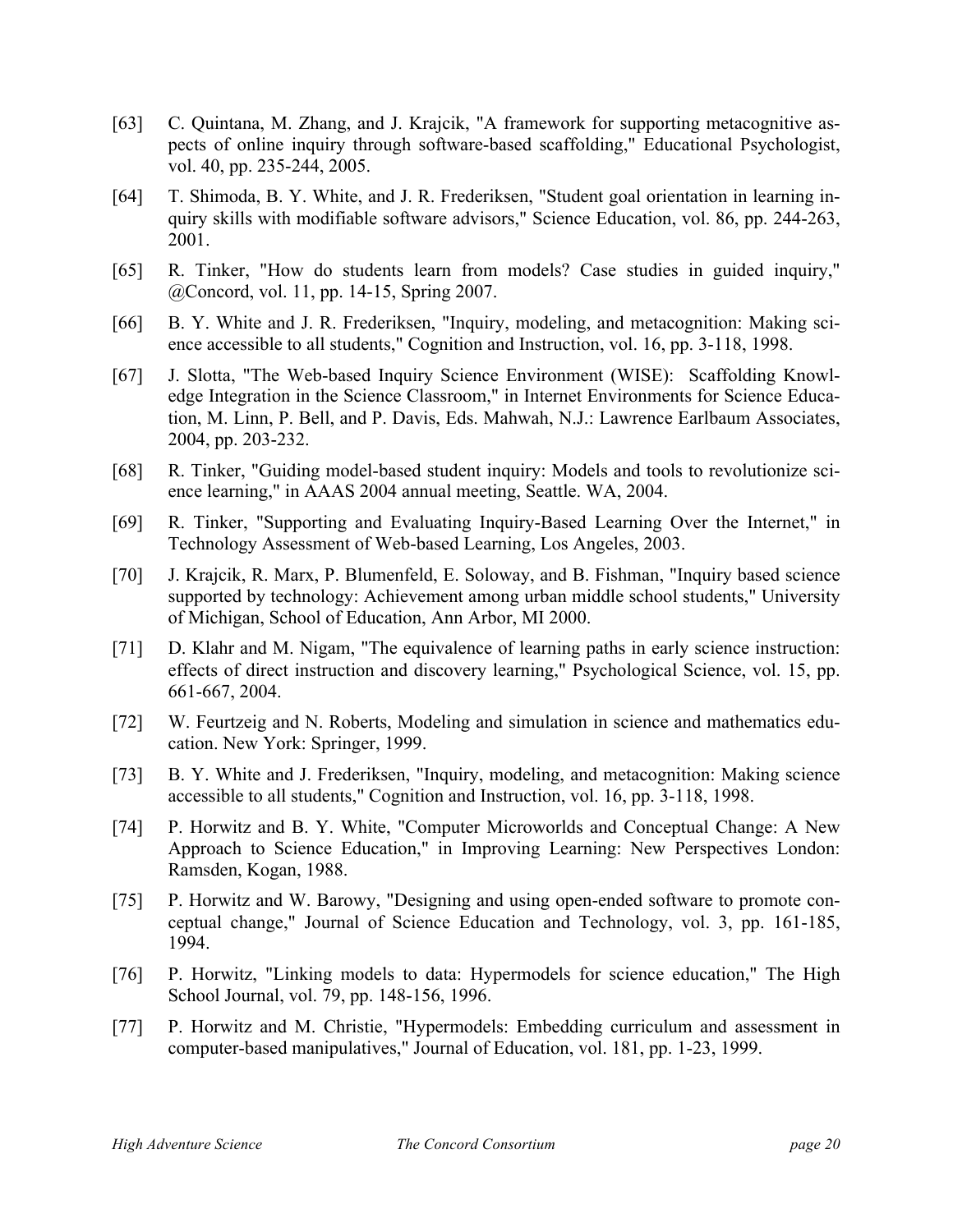- [78] P. Horwitz, "Designing Computer Models that Teach," in Computer Modeling and Simulation in Pre-College Science Education, N. Roberts and W. Feurzeig, Eds.: Springer Verlag, 1999, pp. 179 - 196.
- [79] H.-K. Boo and J. R. Watson, "Progression in high school students' (aged 16-18) conceptualizations about chemical reactions in solution," Science Education, vol. 85, pp. 568- 585, 2001.
- [80] S. Corliss and M. Spitulnik, "Student and teacher regulation of learning in technologyenhanced science instruction," in International Perspectives in the Learning Sciences: Creating a Learning World. Proceedings of the 8th International Conference of the Learning Sciences, Vol.1, Utrecht, The Netherlands, 2008, pp. 167-174.
- [81] C. Dede, J. Clarke, D. J. Ketelhut, B. Nelson, and C. Bowman, "Students' motivation and learning of science in a multi-user virtual environment," in AERA Annual Conference, Montreal, CA, 2005, http://muve.gse.harvard.edu/rivercityproject/documents/motivation\_muves\_aera\_2005.pd f.
- [82] National Center for Education Statistics, "Nation's Report Card in Science 2000," 2002, nces.ed.gov/nationsreportcard/science/results/studentcomputer.asp.
- [83] J. D. Slotta and M. Linn, "The Knowledge Integration environment: Helping students use the Internet effectively," in Learning the Sciences of the 21st Century, M. J. Jacobson and R. Kozma, Eds. Hillsdale, NJ: Lawrence Erlbaum & Associates, 2000, pp. 193-226.
- [84] M. Linn and B.-S. Eylon, "Science Education: Integrating Views of Learning and Instruction," in Handbook of Educational Psychology, 2nd ed, P. A. Alexander and P. H. Winne, Eds. Mahwah, NJ: Lawrence Erlbaum Associates, 2006, pp. 511-544.
- [85] M. Linn, H.-S. Lee, R. Tinker, R. Husic, and J. Chiu, "Teaching and assessing knowledge integration in science," Science, vol. 313, pp. 1049-1050, 25 August 2006.
- [86] P. Black, C. Harrison, C. Lee, B. Marshall, and D. Wiliam, "Working inside the black box: Assessment for learning in the classroom," Phi Delta Kapan, vol. 86, pp. 9-21, 2004.
- [87] D. Willam, C. Lee, C. Harrison, and P. Black, "Teachers developing assessment for learning: impact on student achievement," Assessment in education: Principles, policy & practice, vol. 11, pp. 49-65, 2004.
- [88] The e-Learning Group, "e-Learning quality: The Concord Model for learning at a distance." vol. 2008 Concord, MA: The Concord Consortium, 2001, http://www.concord.org/publications/detail/.
- [89] G. Collison, "Transforming linear graphs: Linking symbols, forms, and graphs," Online Journal for School Mathematics, 2006.
- [90] A. Zucker, R. Kozma, L. Yarnall, and C. Marder, Teaching Generation V: The Virtual High School and the Future of Virtual Secondary Education. New York: Teachers College Press, 2003.
- [91] O. de Jong, "Exploring science teachers' pedagogical content knowledge," in Proceedings of the Third International Conference on Science Education Research in the Knowledge Based Society, Vol. 1, D. Psillos, P. Kariotoglou, V. Tselfes, G. Bisdikian, G. Fassou-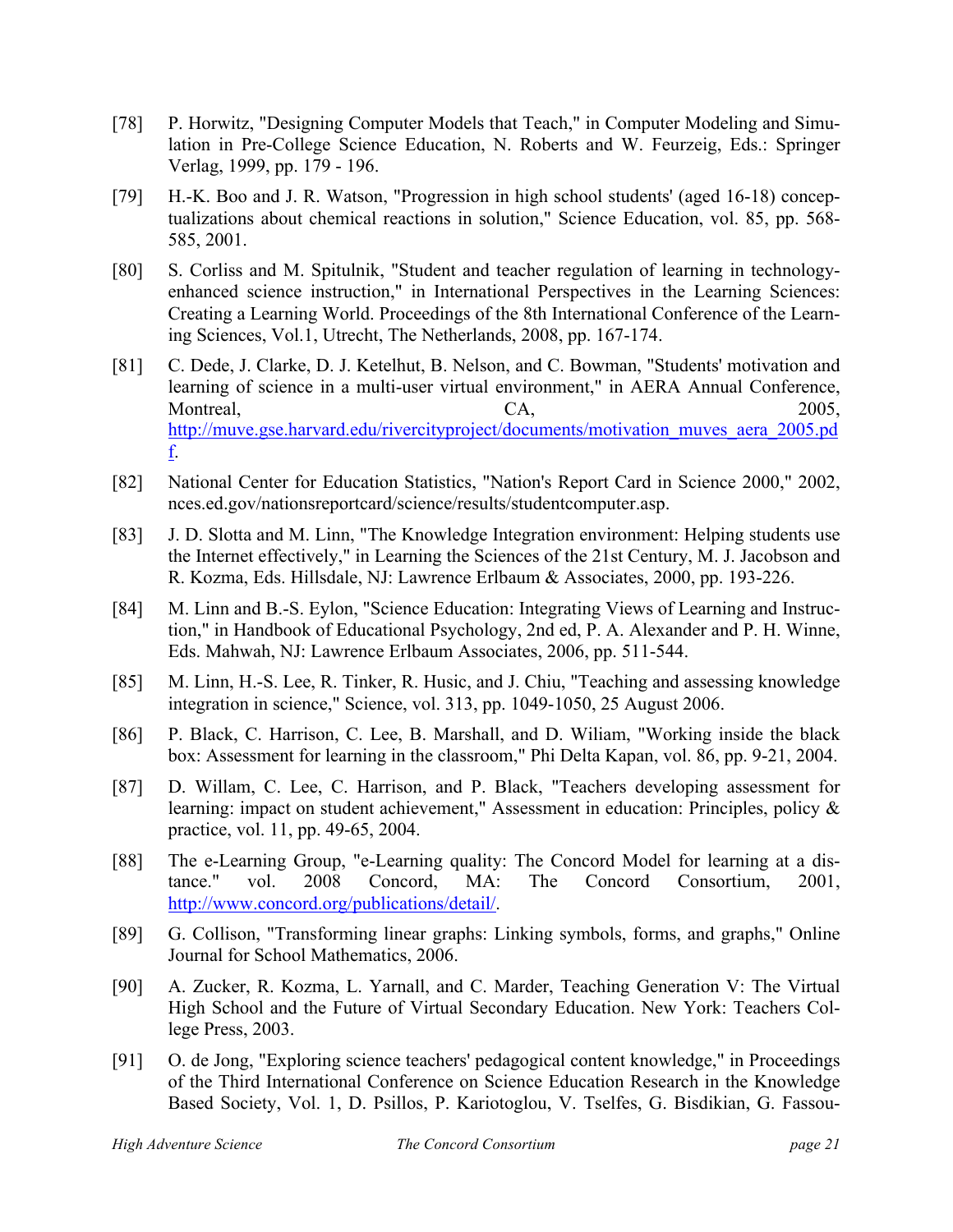lopoulos, E. Hatzikraniotis, and M. Kallery, Eds. Thessaloniki, Greece: Aristotle University of Thessaloniki, 2001, pp. 7-9.

- [92] W. Graeber, W. Buender, and P. Nentwig, "From academic knowledge to PCK: The need for transformation and contextualisation of knowledge," in Proceedings of the Third International Conference on Science Education Research in the Knowledge Based Society, Vol. 1, D. Psillos, P. Kariotoglou, V. Tselfes, G. Bisdikian, G. Fassoulopoulos, E. Hatzikraniotis, and M. Kallery, Eds. Thessaloniki, Greece: Aristotle University of Thessaloniki, 2001, pp. 407-410.
- [93] D. C. Smith, "Changing our teaching: The role of pedagogical content knowledge in elementary science," in Examining pedagogical content knowledge, J. Gess-Newsome and N. Lederman, Eds. Dordrecht, The Netherlands: Kluwer Academic Press, 1999, pp. 163- 198.
- [94] J. Gess-Newsome, "Pedagogical content knowledge: An introduction and orientation," in Examining pedagogical content knowledge, J. Gess-Newsome and N. Lederman, Eds. Dordrecht, The Netherlands: Kluwer Academic Press, 1999, pp. 3-17.
- [95] L. Shulman, "Those who understand: Knowledge growth in teaching," Educational Researcher, vol. 15, pp. 4-14, 1986.
- [96] L. Shulman, "Knowledge and teaching: Foundations of the new reform.," Harvard Educational Review, vol. 57, pp. 1-22, 1987.
- [97] M. G. Sherin, "When teaching becomes learning," Cognition and Instruction vol. 20, pp. 119-150, 2002.
- [98] J. H. van Driel, N. Verloop, and W. de Vos, "Developing science teachers' pedagogical content knowledge," Journal of research in Science Teaching, vol. 35, pp. 673-695, 1998.
- [99] D. L. Ball, "Bridging practices: Intertwining content and pedagogy in teaching and learning to teach," Journal of Teacher Education, vol. 51, pp. 241-247, 2000.
- [100] E. Baumgartner, "Synergy Research and Knowledge Integration: Customizing Activities Around Stream Ecology," in Internet Environments for Science Education, M. Linn, E. A. Davis, and P. Bell, Eds. Mahwah, NJ: Lawrence Erlbaum Associates, 2004.
- [101] M. W. Spitulnik and M. C. Linn, "Professional development and teachers' curriculum customizations: Supporting science in diverse middle schools," Journal for Research in Science Teaching, in press.
- [102] R. W. Marx, P. Blumenfield, J. Krajcik, B. Fishman, E. Soloway, R. Geier, and R. Tali, "Inquiry-based science in the middle grades: Assessment of learning in urban systemic reform," Journal of Research in Science Teaching, vol. 41, pp. 1063-1080, 2004.
- [103] C. Quintana, B. Reiser, E. Davis, J. Krajcik, E. Fretz, R. Duncan, E. Kyza, D. Edelson, and E. Soloway, "A scaffolding design framework for software to support science inquiry," Journal of the Learning Sciences, vol. 13, pp. 337-386, 2004.
- [104] N. B. Songer, "Persistence of inquiry: Evidence of complex reasoning among inner city middle school students," in AERA 2004, San Diego, CA, 2004.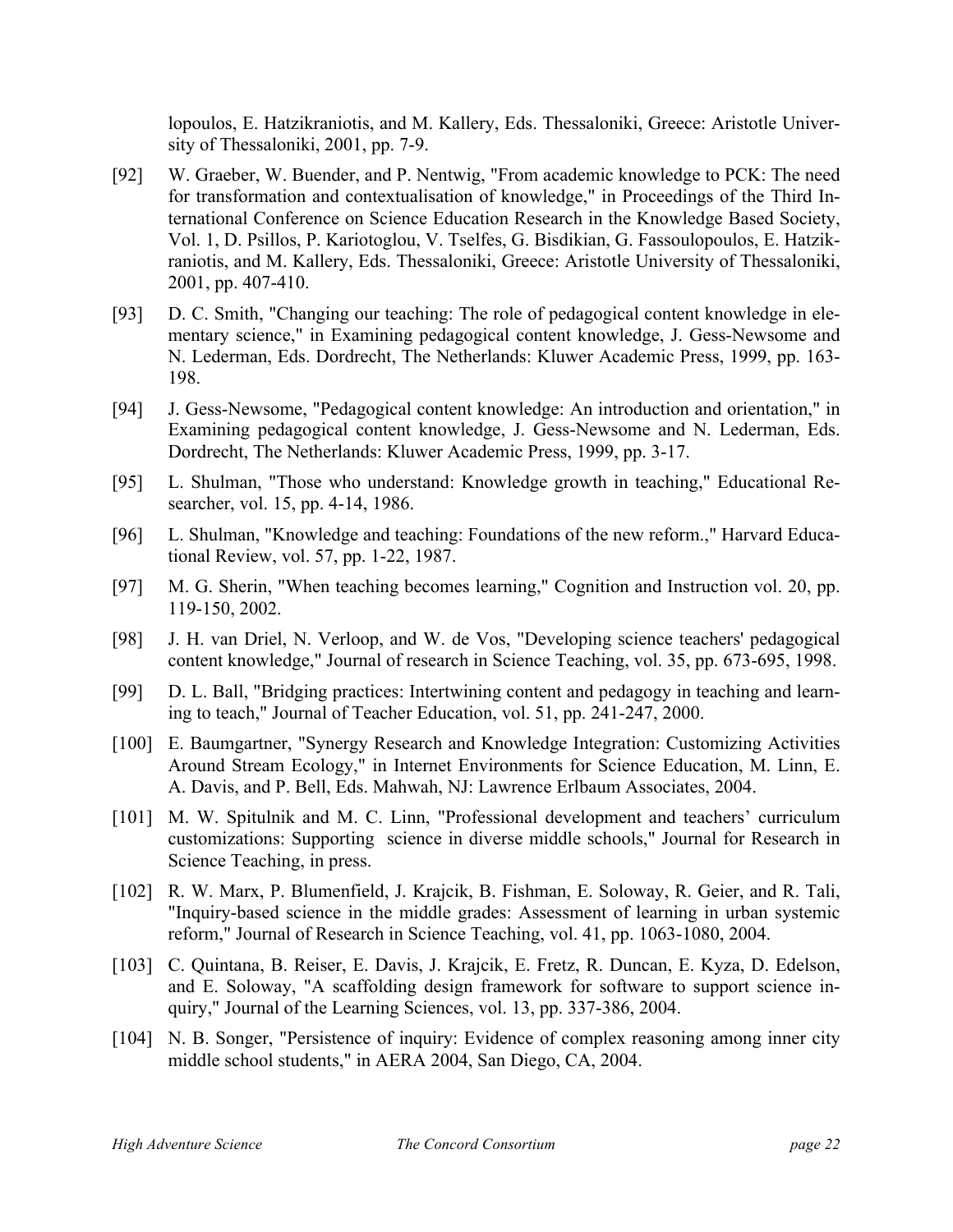- [105] N. B. Songer, "Rethinking sustainability of curricular innovations: Notes from urban Detroit," in Scale Up in education: Issues in practice, B. Schneider and S. McDonald, Eds. Lantham, MD: Rowman and Littlefield, 2007, pp. 165-182.
- [106] B. Dalton, C. C. Morocco, T. Tivnan, and P. L. R. Mead, "Supported inquiry science: Teaching for conceptual change in urban and suburban science classrooms," Journal of Learning Disabilities, vol. 30, pp. 670-84, 1997.
- [107] R. Nemirovsky, "Everyday matters in science and mathematics," London: Routledge, 2005.
- [108] N. B. Songer, H. S. Lee, and R. Kam, "Technology-Rich Inquiry Science in Urban Classrooms: What are the barriers to inquiry pedagogy?," Journal of Research in Science Teaching, vol. 39, pp. 128-150, 2002.
- [109] R. D. Pea, "Technology, equity, and K-12 learning," in Bridging the digital divide: California Public Affairs Forum, Stanford University Law School, Stanford CA., 2000.
- [110] H. Becker, "How are teachers using computers in instruction?," in AERA 2001 National Conference, 2001.
- [111] V. Rubin, D. Burstein, W. K. Ford, and N. Thonnard, "Rotation velocities of 16 Sa galaxies and a comparison of Sa, Sb, and Sc rotation properties," Astrophysical Journal, vol. 289, p. 81, 1985.
- [112] V. Rubin and W. K. Ford, "Rotation of the Andromeda Nebula from a spectroscopic survey of emission regions," Astrophysical Journal, vol. 159, p. 379, 1970.
- [113] C. Schreiner and S. Sjøberg, "Sowing the seeds of ROSE: Background, rationale, questionnaire development and data collection for ROSE (The Relevance of Science Education)—A comparative study of students' view of science and science education," Department of Teacher Education and School Developmoent, The University of Oslo, Oslo, Norway 2004, http://www.ils.uio.no/english/rose/key-documents/key-docs/ad0404 sowing-rose.pdf.
- [114] R. Tinker and Q. Xie, "Applying computational science to education: the Molecular Workbench paradigm," Computing in Science and Engineering, vol. 10, pp. 24-27, Sept/Oct 2008 2008.
- [115] R. Tinker, A. Pallant, Q. Xie, and E. O'Sullivan, "Using molecular dynamics models to help students understand light-matter interactions," Journal of Science Education and Technology, submitted 2008.
- [116] U. Wilensky, "NetLogo," Center for Connected Learning and Computer-Based Modeling, Northwestern University, 1999, www.ccl.sesp.northwestern.edu/ps/.
- [117] M. Stieff and U. Wilensky, "ChemLogo: An emergent modeling environment for teaching and learning chemistry," in Fifth biannual International Conference of the Learning Sciences, 2002.
- [118] U. Wilensky and K. Reisman, "Thinking like a wolf, a sheep or a firefly: Learning biology through constructing and testing computational theories – An embodied modeling approach," Cognition & Instruction, vol. 24, pp. 171-209, 2006.